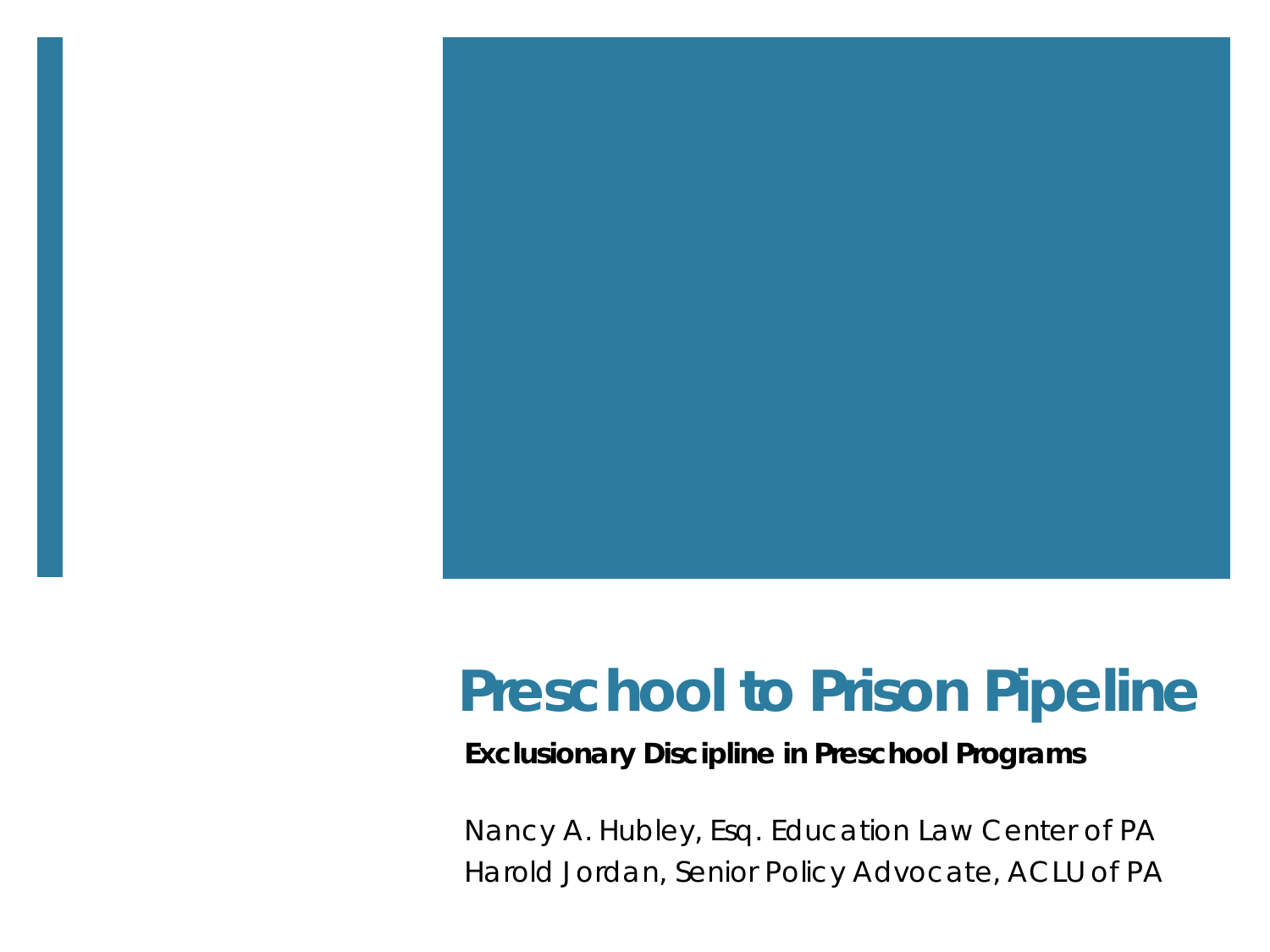## **Introduction and Overview**

- Definitions, Data and Disparities
- **Consequences and Causes ("funnel")**
- **Law and Policies** 
	- Federal and State Legal protections
	- Federal Guidance Inclusion/Exclusion
- **Proposed OCDEL Policies**
- **Lessons from other states best practices**
- Recommendations and Next Steps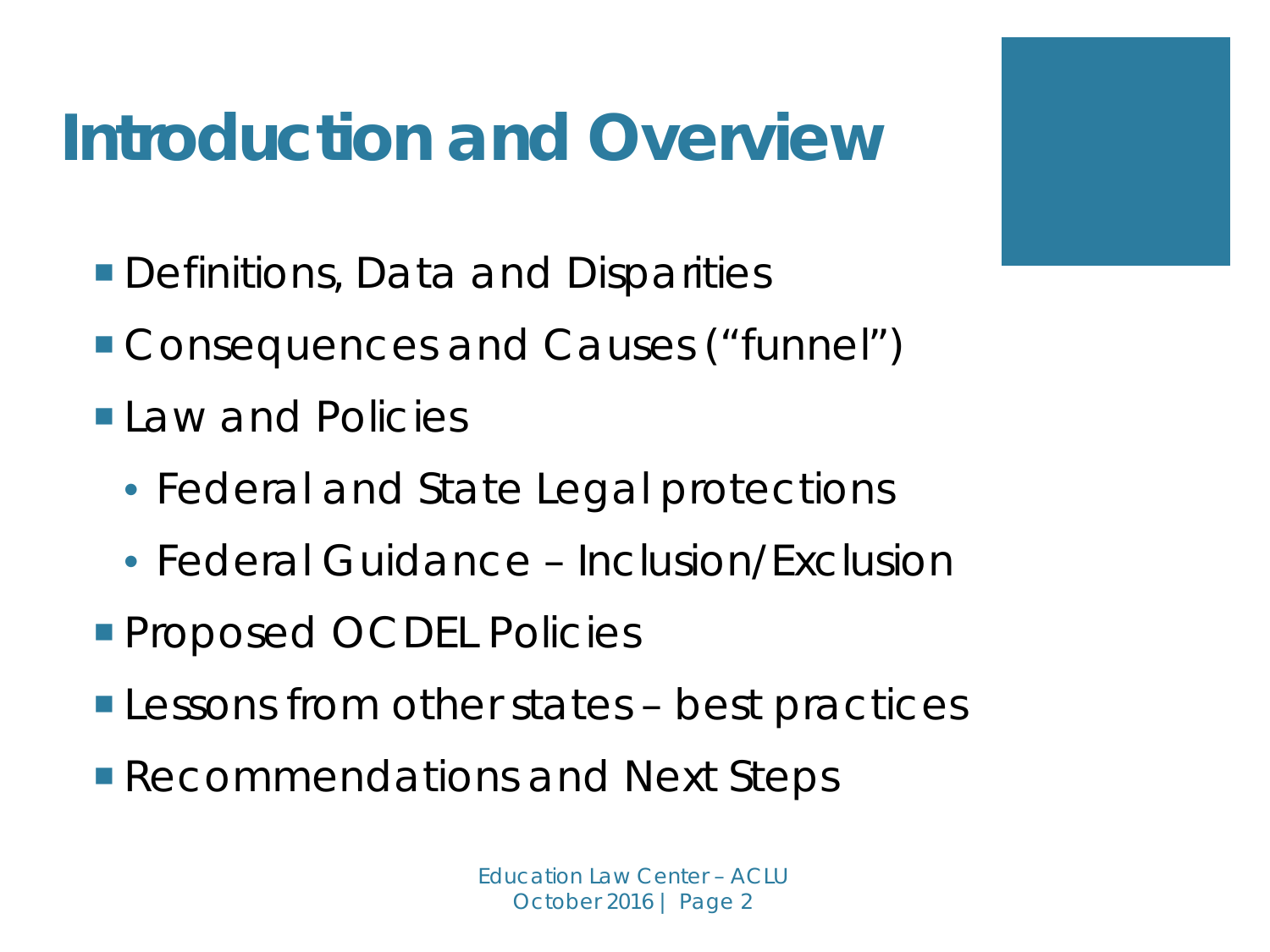## **Early Education**: *Kicked out and Deprived*

**More than 8,000** preschoolers were suspended nation-wide, often for undefined "conduct" or minor behaviors, such as crying, not listening, toileting mishaps, biting and kicking

- **3 and 4 year-olds** suspended **3x more** than **schoolage children**
- **4-year-olds** suspended **higher rates** than **3-yearolds**
- *Boys* are suspended more often than **girls**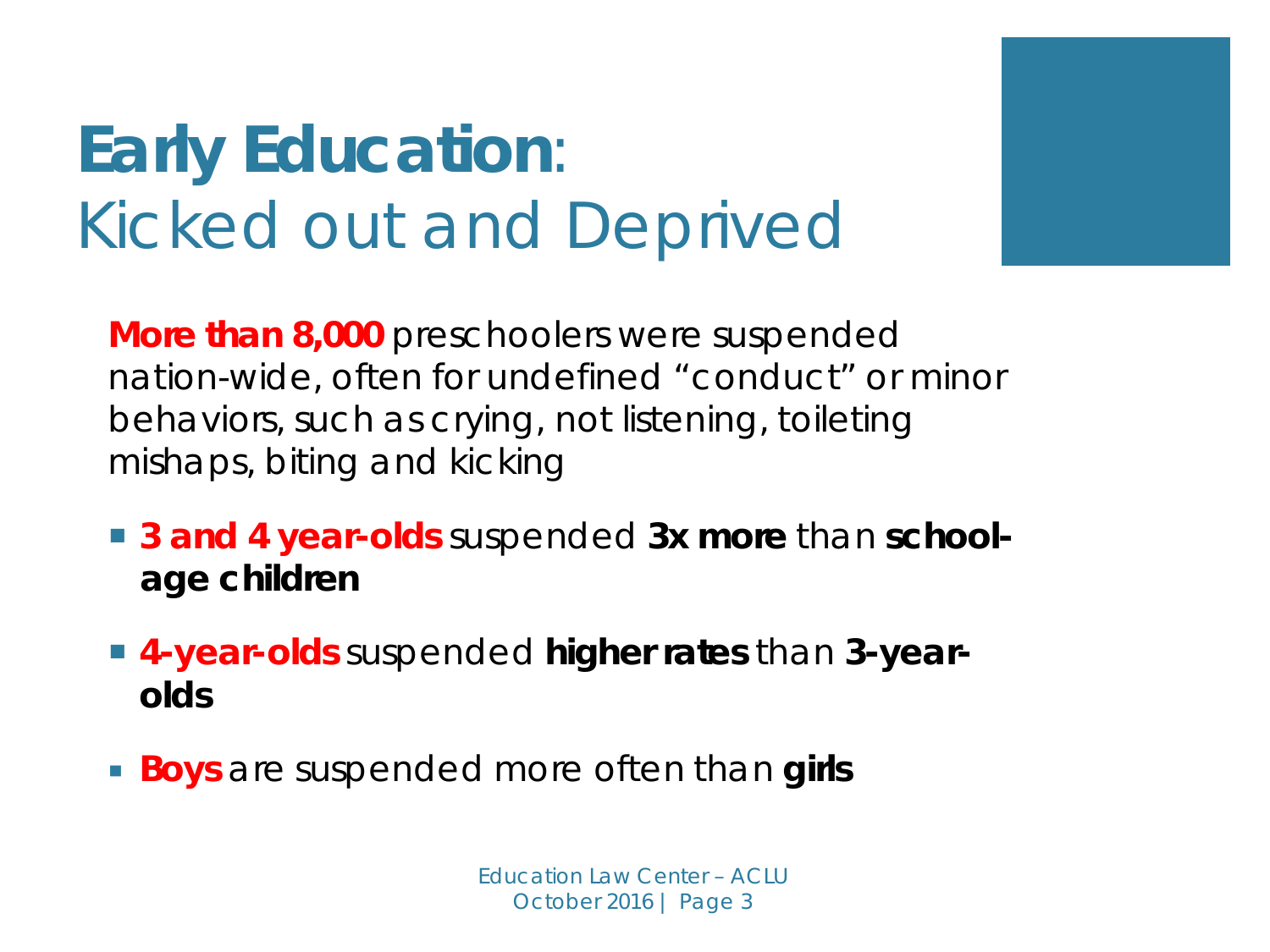## 2014 Civil Rights Data

Alarming Numbers:

- *Black* **children in public pre-schools**
	- **3.6 times** as likely as white children to receive an out-ofschool suspension
	- **Black children are 19%** of preschool population
	- But **47%** of the children who are suspended
- **Boys - generally**
	- **54%** of preschool population
	- But **78%** of preschoolers receiving one or more out-of-school suspensions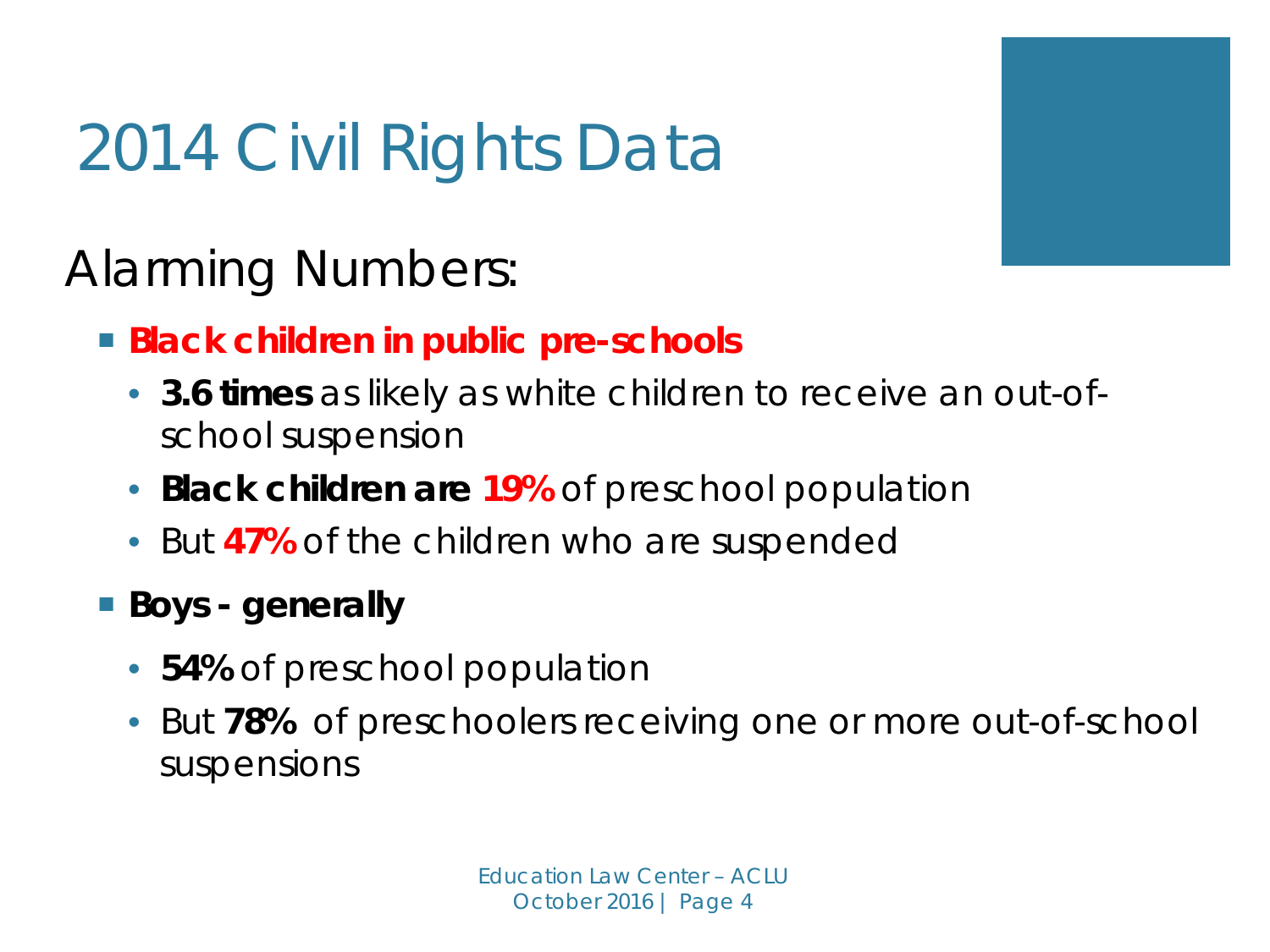## Some Pennsylvania Data

- **74%** of Pre-k suspensions were for *undefined conduct*
- **67%** of students suspended for "conduct" are

 **Black or Latino**

*"In too many cases, our criminal justice system is a pipeline from underfunded schools to overcrowded jails."* President Barak Obama

October 2015

School-age research shows that children who exhibit the *same behavior,* receive *different* responses based on *race* and *disability*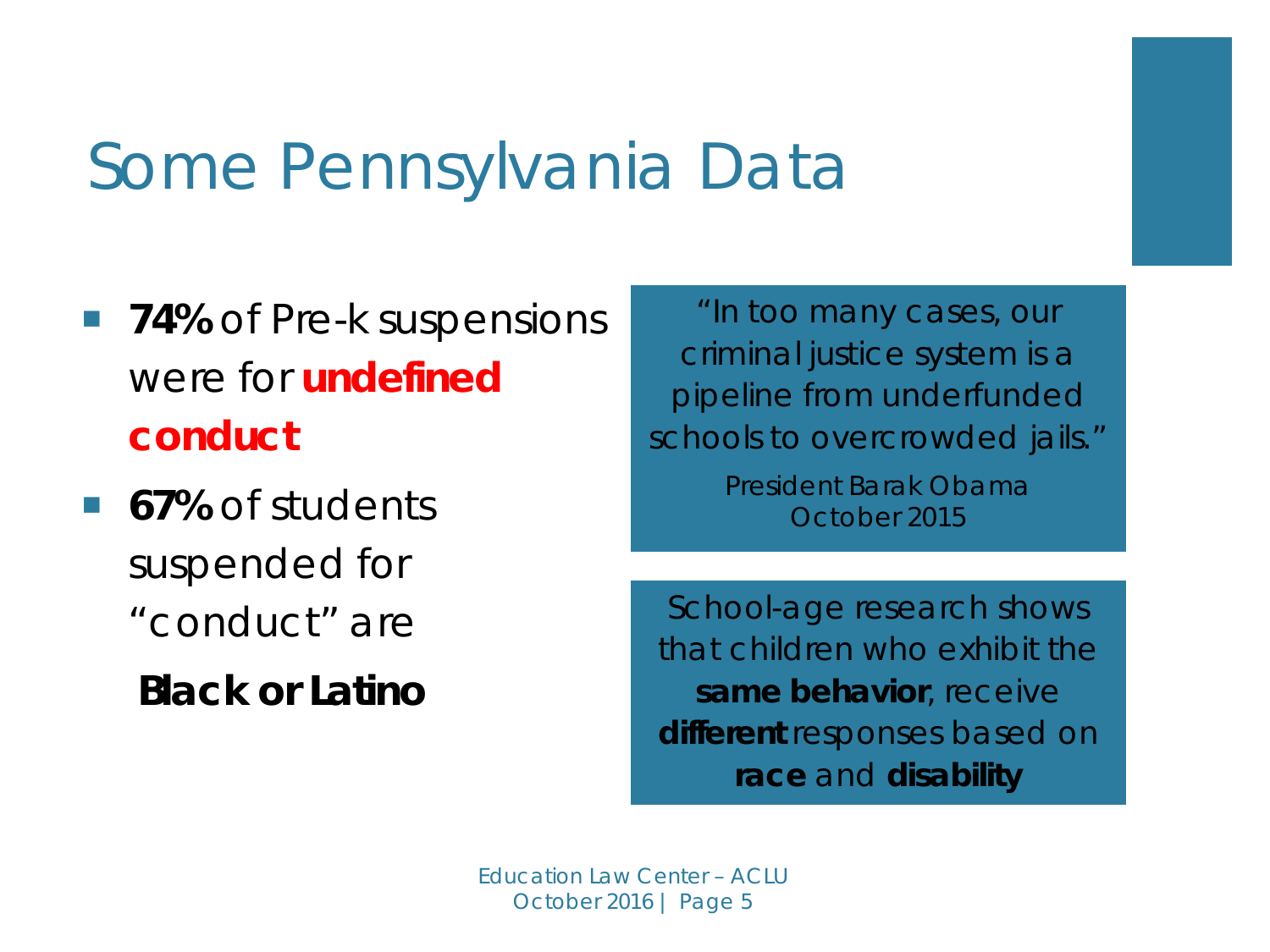## Definition: Preschool-to-Prison Pipeline

Explicitly acknowledges…

(1) Some children are directly **funneled toward incarceration** from

the moment they enter preschool … and

(2) Others are at risk indirectly, given **interrupted education**

*"In too many cases, our criminal justice system is a pipeline from underfunded schools to overcrowded jails."* President Obama October 2015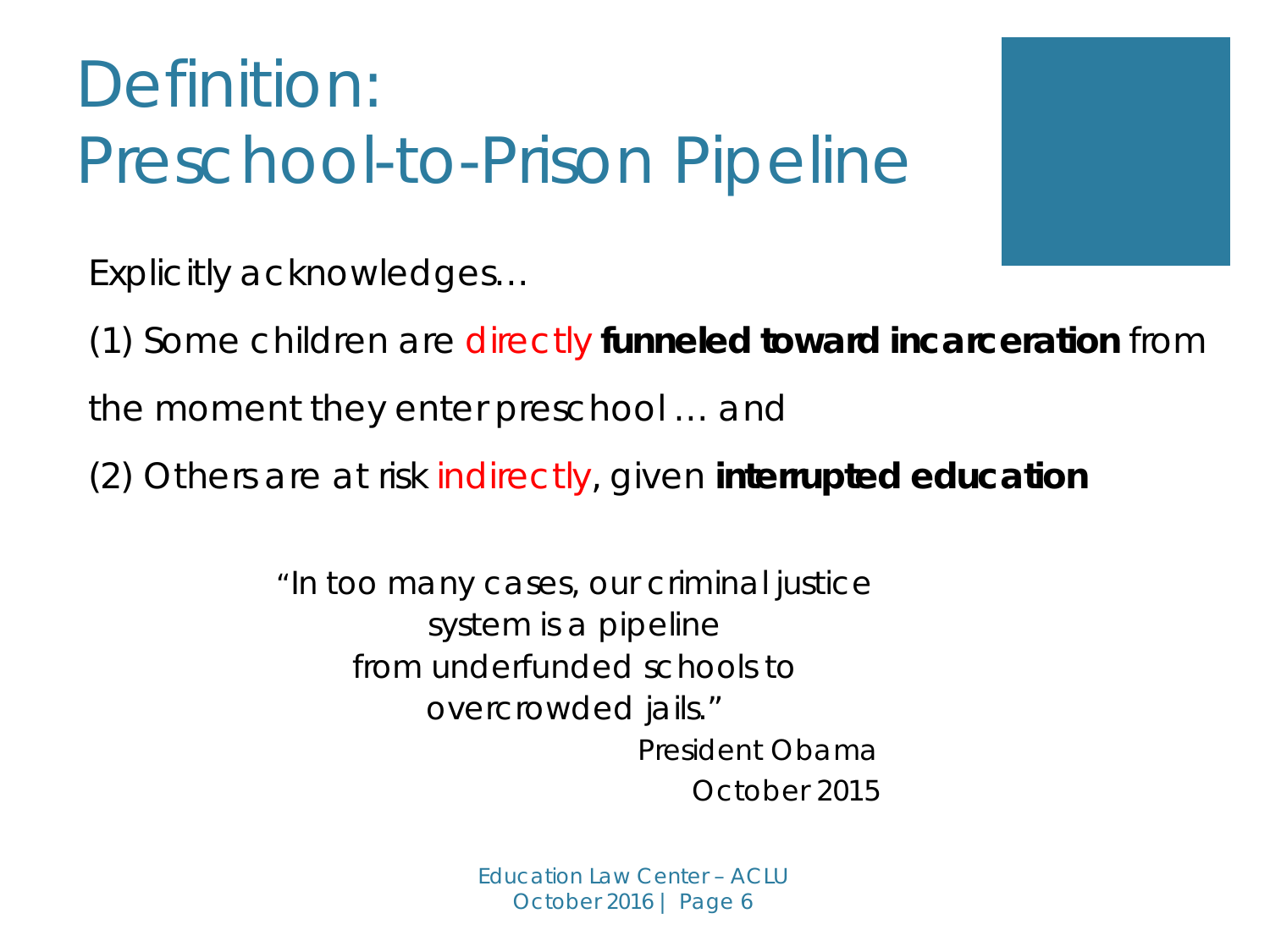## Universal Pre-K: *More than Access*

#### **Universal Pre-K**

- **T** Touts gains for low income children of color
- Increased funding for Pre-k Counts (Head Start in PA)
- Increased attention for quality Pre-K
- **Widespread push for increased** funding/spaces

#### **Access is not enough, we also need**

- **Nore attention on exclusions**
- More response to data proving disproportionality
- **More protections from discriminatory** exclusion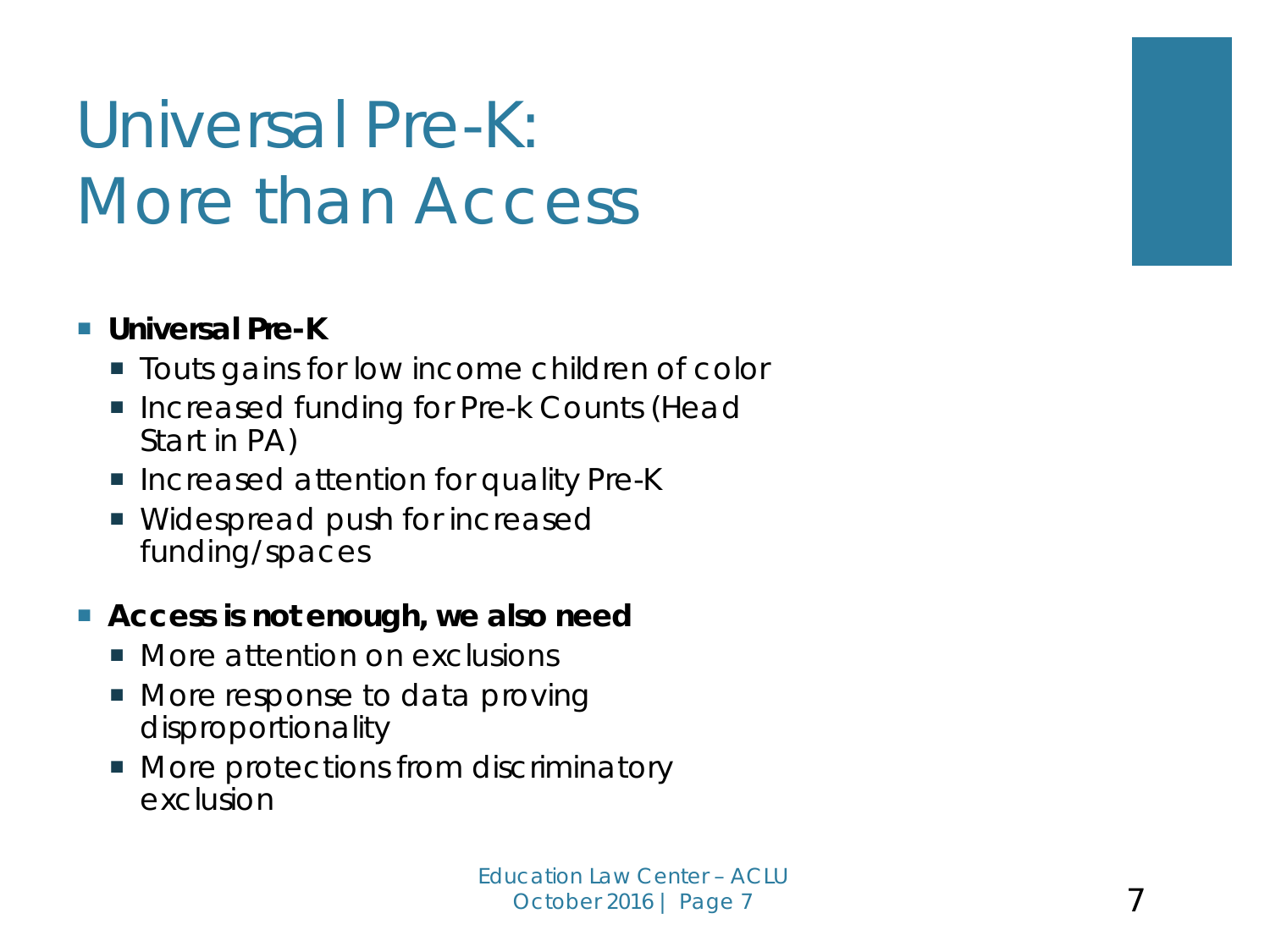## Preschool Exclusions: Short Term Consequences

- **Denies early learning** at critical developmental stages
- **Develops negative teacher and peer relationships**
- **Burdens parents/families** who need to work
- **Delays identification** of children with delays and disabilities
- **Delays connections** to social/behavioral health resources
- **Puts early learning programs at risk** for civil rights claims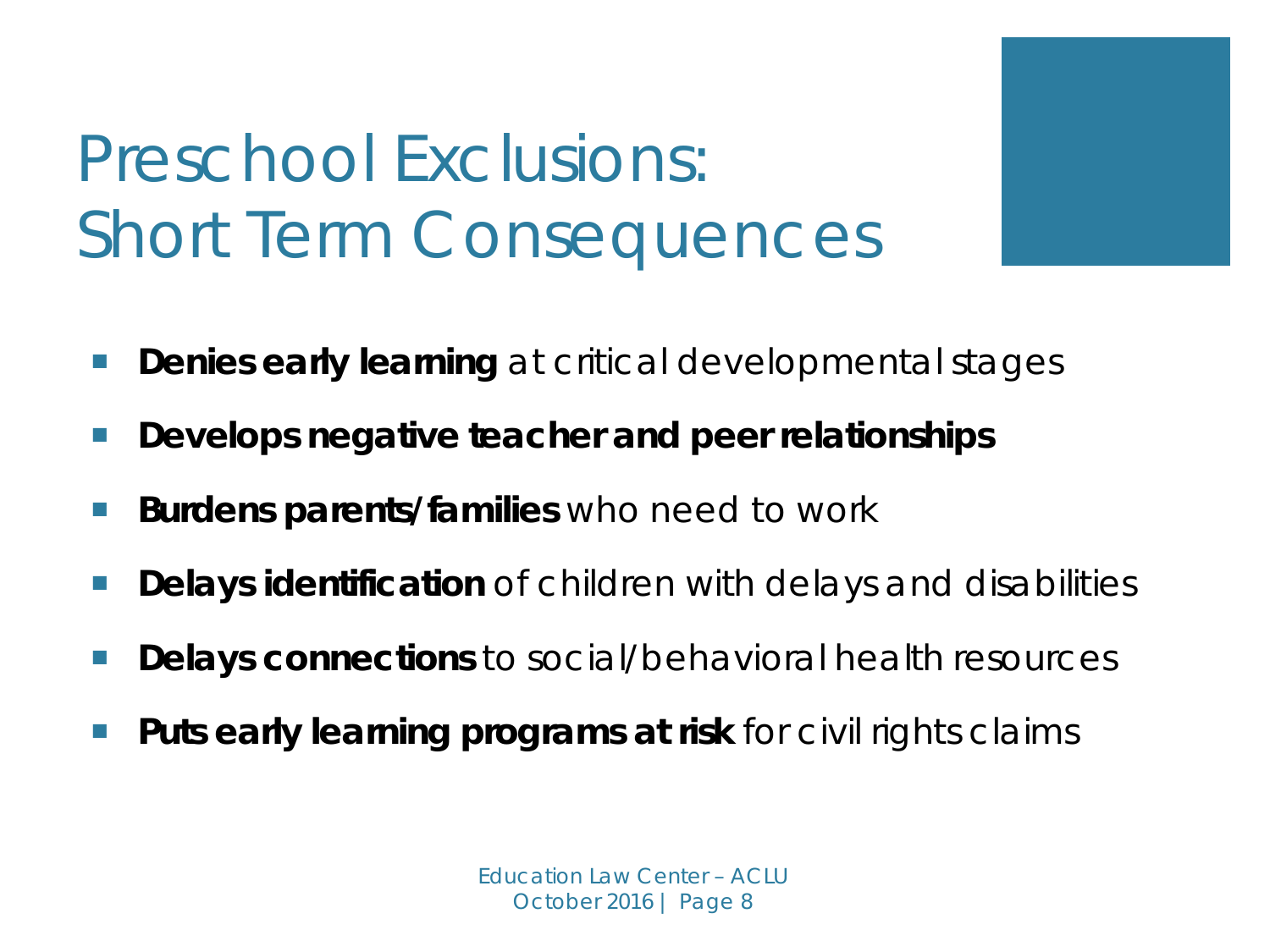## Pre-K Exclusions: Long Term Consequences

#### **Long term negative education and life outcomes**, including:

- **More likely to be disciplined in the** higher grades
- **More like to be** *incarcerated* later in life
- More likely to become *truant*
- **More likely to drop out of school**
- More likely to develop *substance abuse* issues

*Negative education trajectory starts even before kindergarten !!*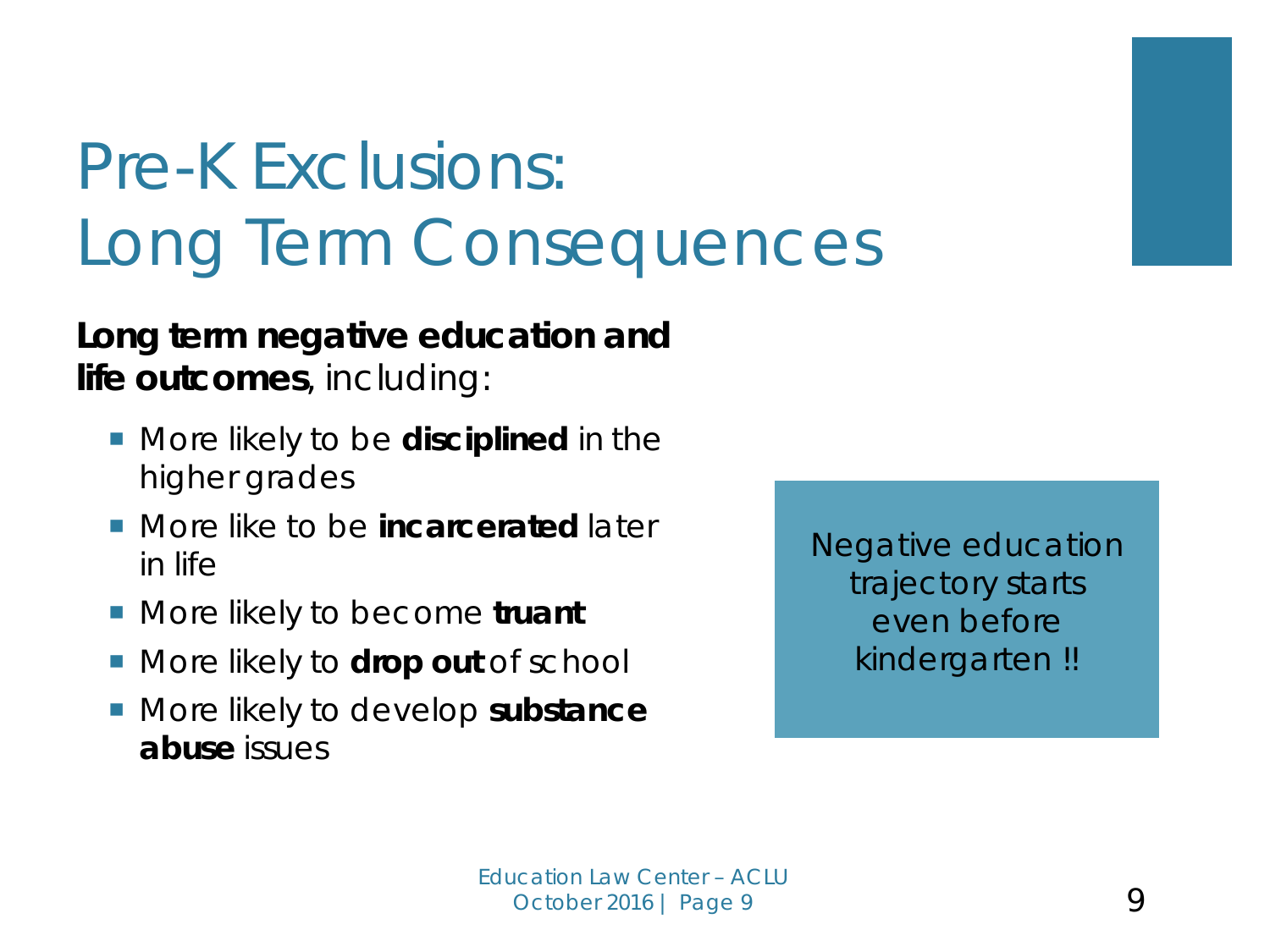## **Federal Guidance Pre-K Exclusionary Discipline**

#### **Preschool:**

U.S. Departments of Health and Human Services and Education,

*Policy Statement on Expulsion and Suspension Policies in Early Childhood Settings* (2014)

*[http://www2.ed.gov/policy/gen/guid/school-discipline/policy](http://www2.ed.gov/policy/gen/guid/school-discipline/policy-statement-ece-expulsions-suspensions.pdf)[statement-ece-expulsions-suspensions.pdf](http://www2.ed.gov/policy/gen/guid/school-discipline/policy-statement-ece-expulsions-suspensions.pdf)*

**School Age:**

<http://www2.ed.gov/policy/gen/guid/school-discipline/index.html>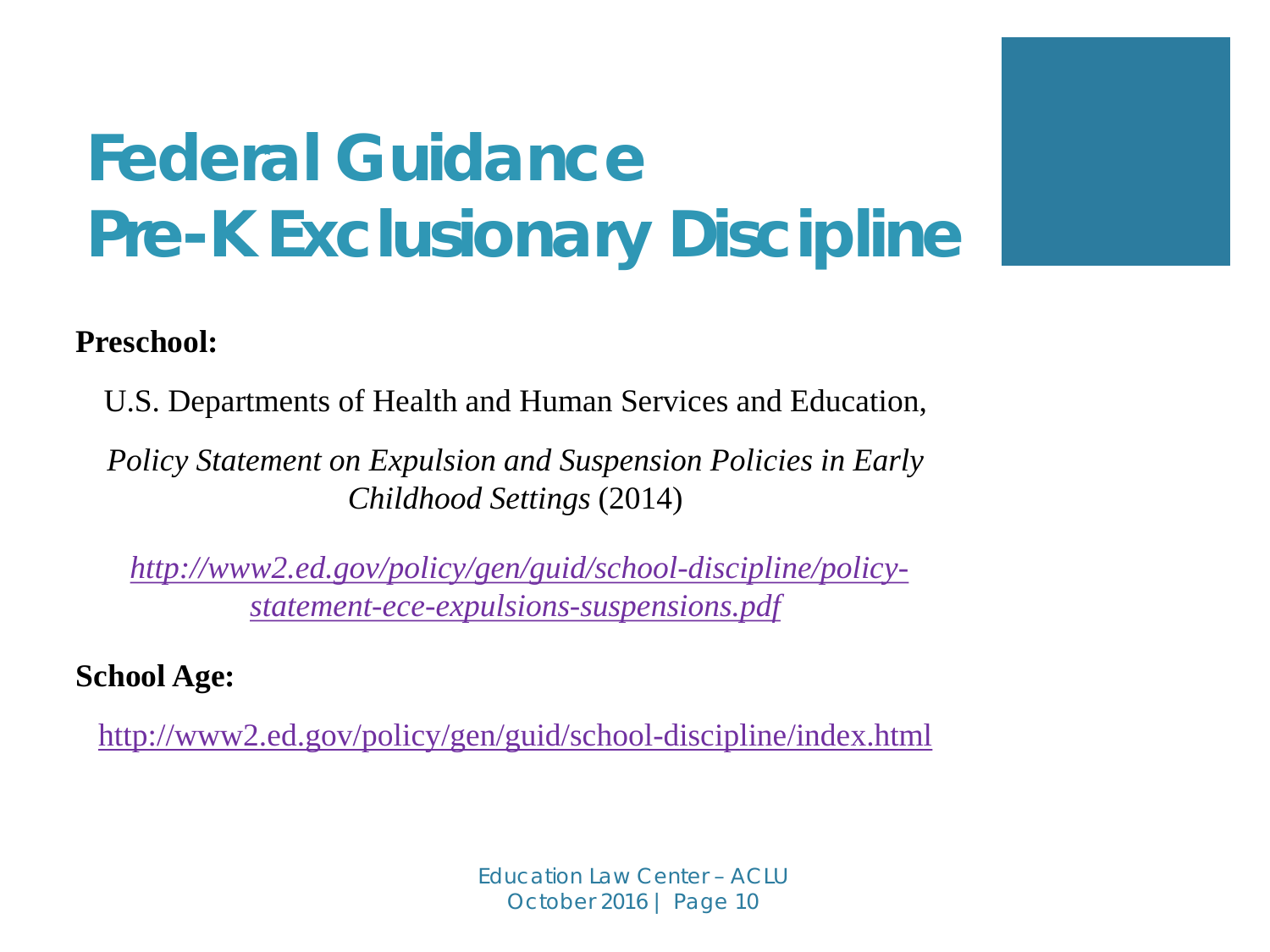## Context for Federal Policy Statement

- **Dr. Gilliam's landmark studies:** identifies high rates of expulsion in early learning settings are 3-4 times the rate of K-12 settings.
- **My Brother's Keeper Taskforce:** focuses on eliminating expulsion and suspension in early learning settings.
- **U.S. Department of Education's Office of Civil Rights: provides data** on preschool suspension indicating large racial disparities (2014).
- **Department of Education and Justice:** provides official quidance addressing school climate and discipline.
- **Advances in brain science:** reveal that stress and negative experiences have long lasting consequences on development, learning, and broader outcomes.
- **Expansion of high quality early education:** recognizing disparities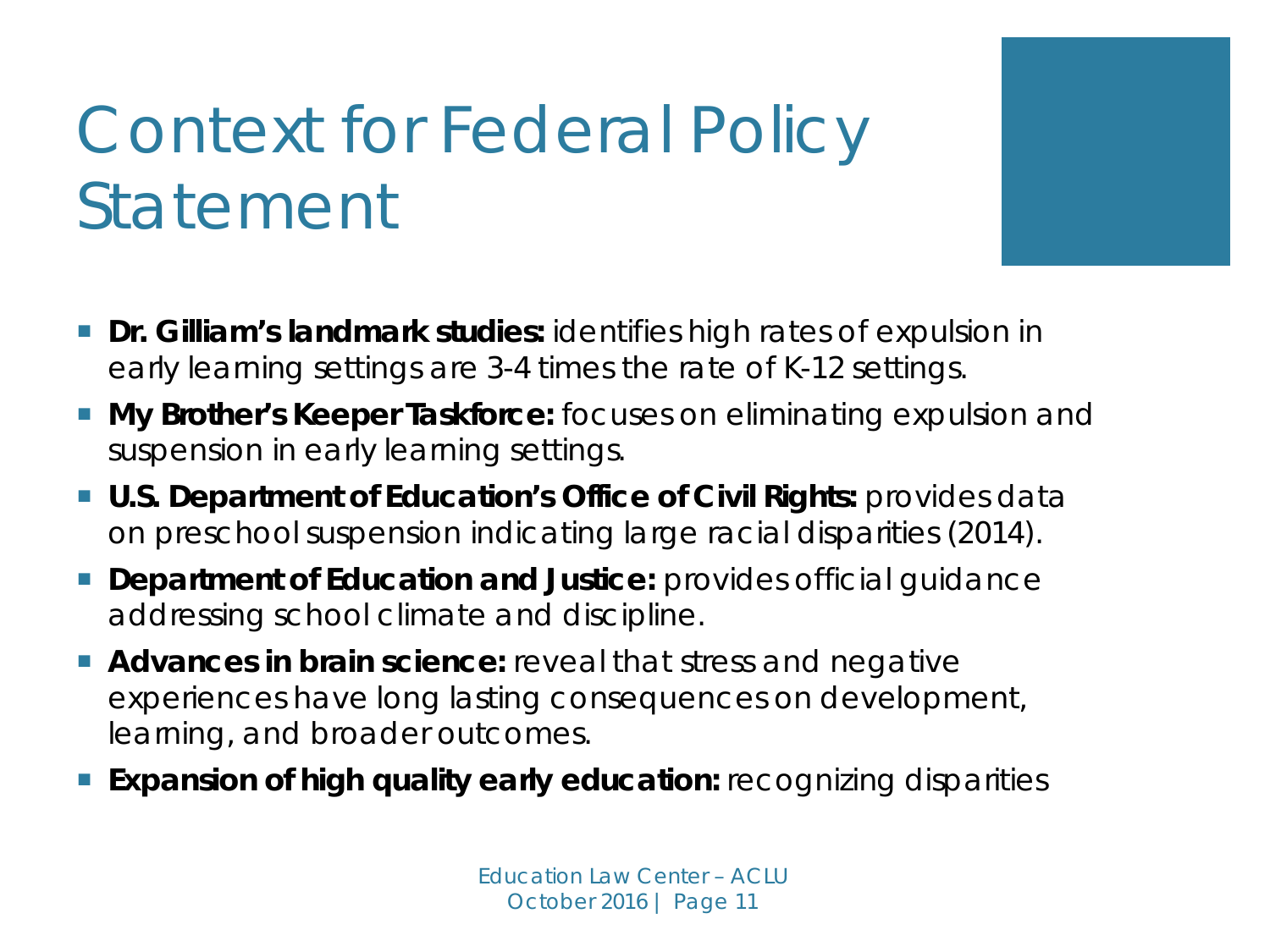**Federal Discipline Guidance** Possible Causes of Disparities

- **Selective enforcement of policies** actually results in treating certain groups of students more harshly than others
- **Selective punishment under purported race-neutral rules** actually disproportionately punishes certain groups of students where the stated reason for the rule isn't the real reason
- **Punishment under purported race-neutral policies that are known to harm certain groups of students -** where there is no sound educational basis for the policy and where alternatives exist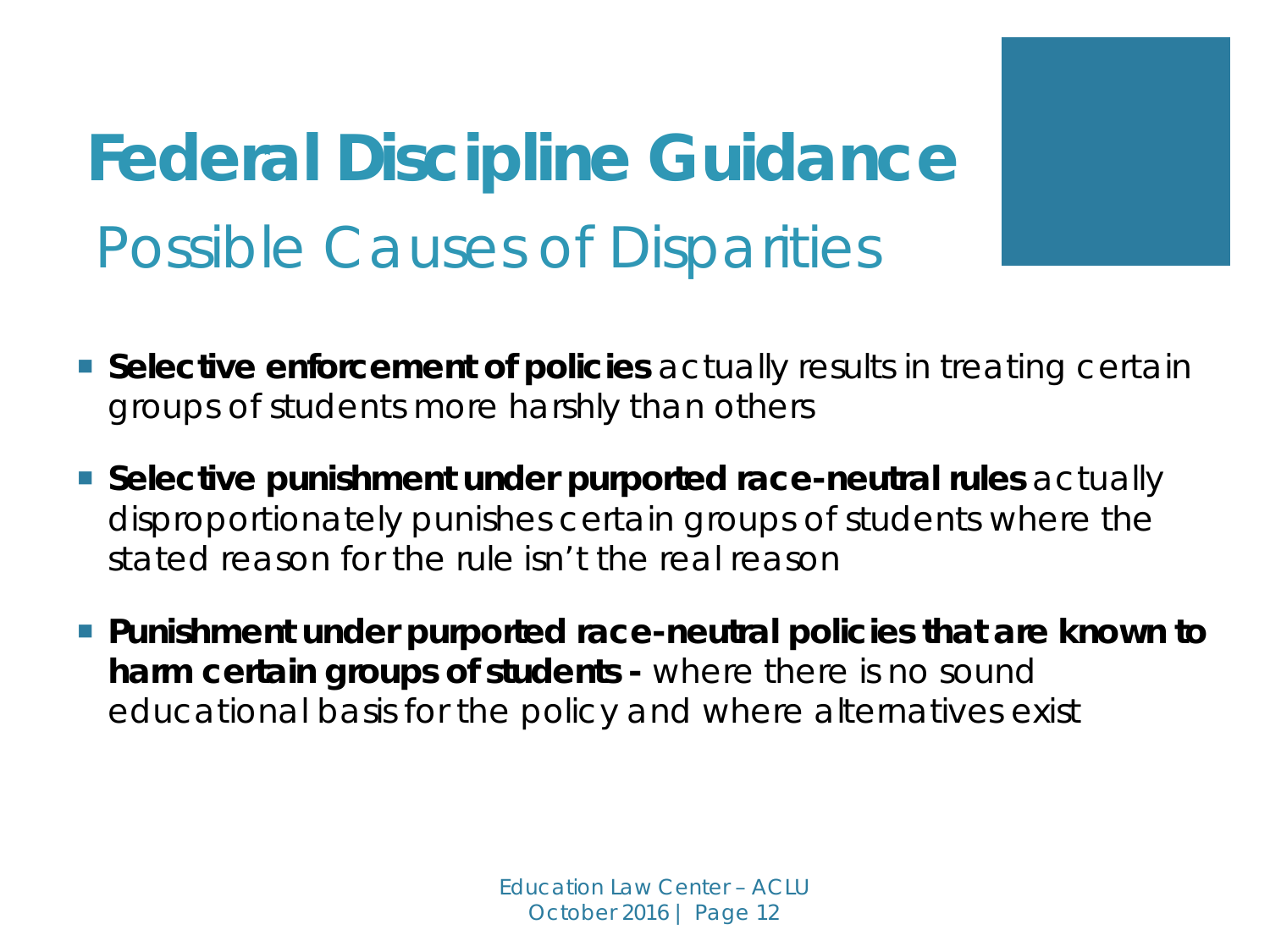### Other Factors Contribute to **Disproportionality**

#### **Early learning teachers lack adequate training, access to data and necessary supports to:**

- **Manage challenging behavior** with developmentally appropriate, race positive, gender responsive, trauma-informed, positive behavioral strategies
- **Be culturally informed (competence)** race, ethnicity, poverty and disability
- **I** Identify and provide specialized instruction and support to children with developmental delays
- **Identify and meet the needs of children experiencing trauma**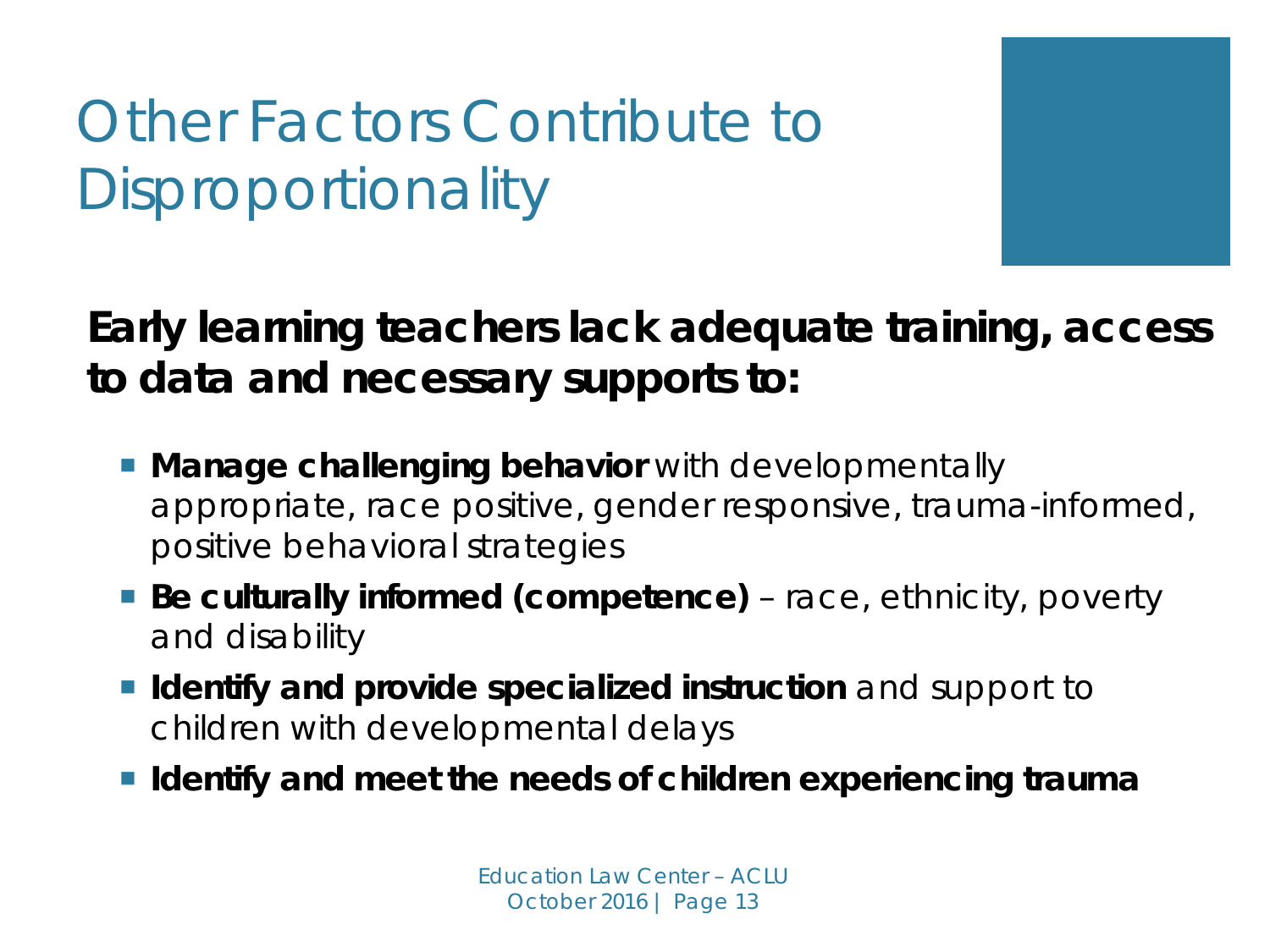### Research: Yale Child Study Center: Bias & Early Educators

- **When teachers were told to expect challenging behaviors out of students**, they tended to gaze longer at Black children, especially Black boys.
	- **Implicit biases may differ according to the race of the teacher.**
	- Severity rating  $=$  How severe teachers considered the behavior to be.
- **When family background information was withheld**
	- White teachers hold Black preschoolers to a *lower* behavioral standard;
	- Black teachers hold these Black preschoolers to *higher* behavioral standards, especially Black boys, and in general tend to recommend harsher exclusionary discipline.
- **Black and white teachers** were equally likely to suspend or expel a child; but Black teachers in general recommended longer periods of disciplinary exclusion regardless of child gender/race.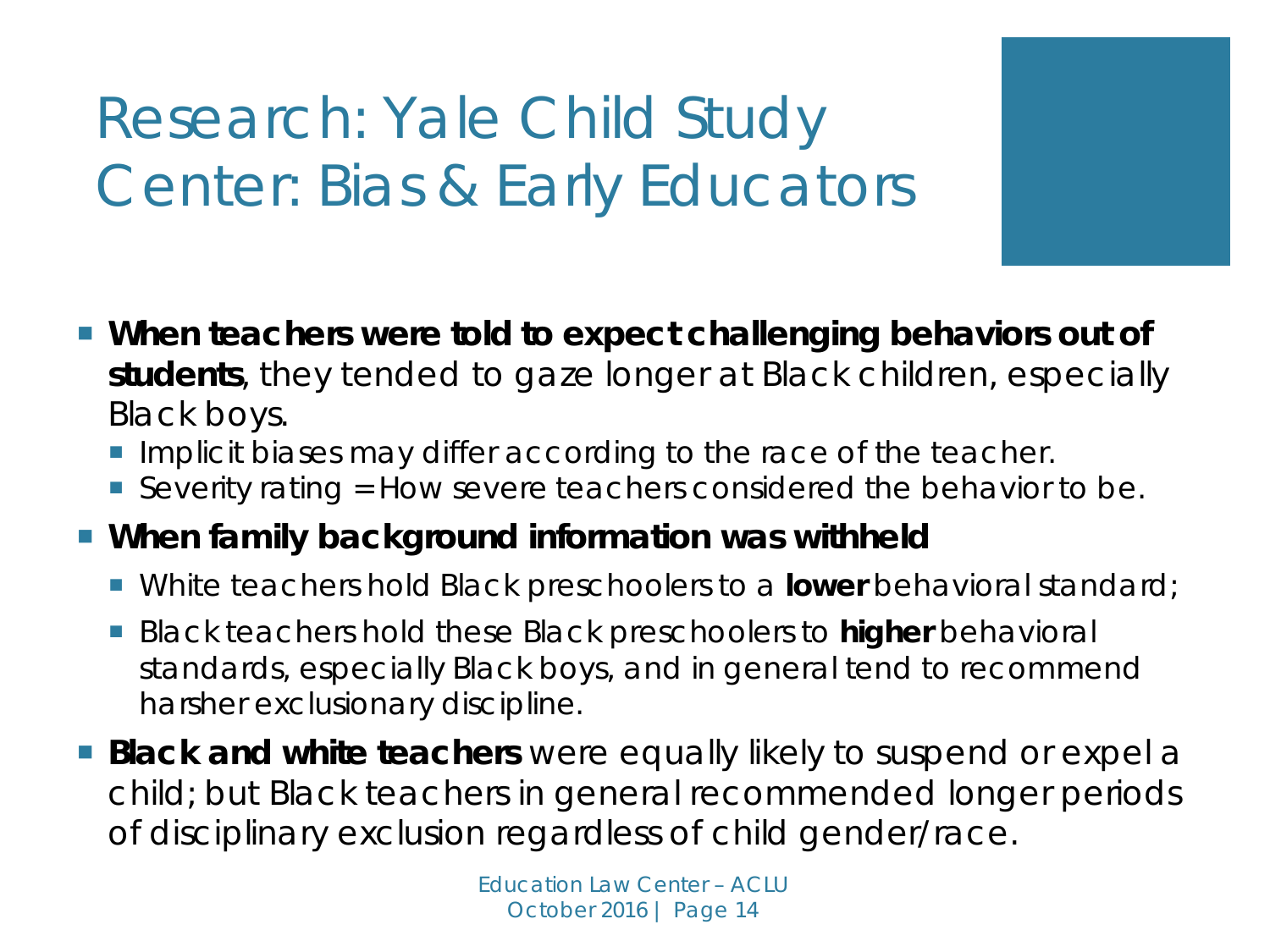### Bias and Educators: Impact of Knowing about Family Stressors

- When *Black Teachers* rating Black children were provided with *background information* that included familial stressors that may be explanatory of child behavior problems, ratings of perceived severity ratings significantly *decreased*.
- When *White Teachers* were provided with this same *background information*, perceived severity ratings *increased*.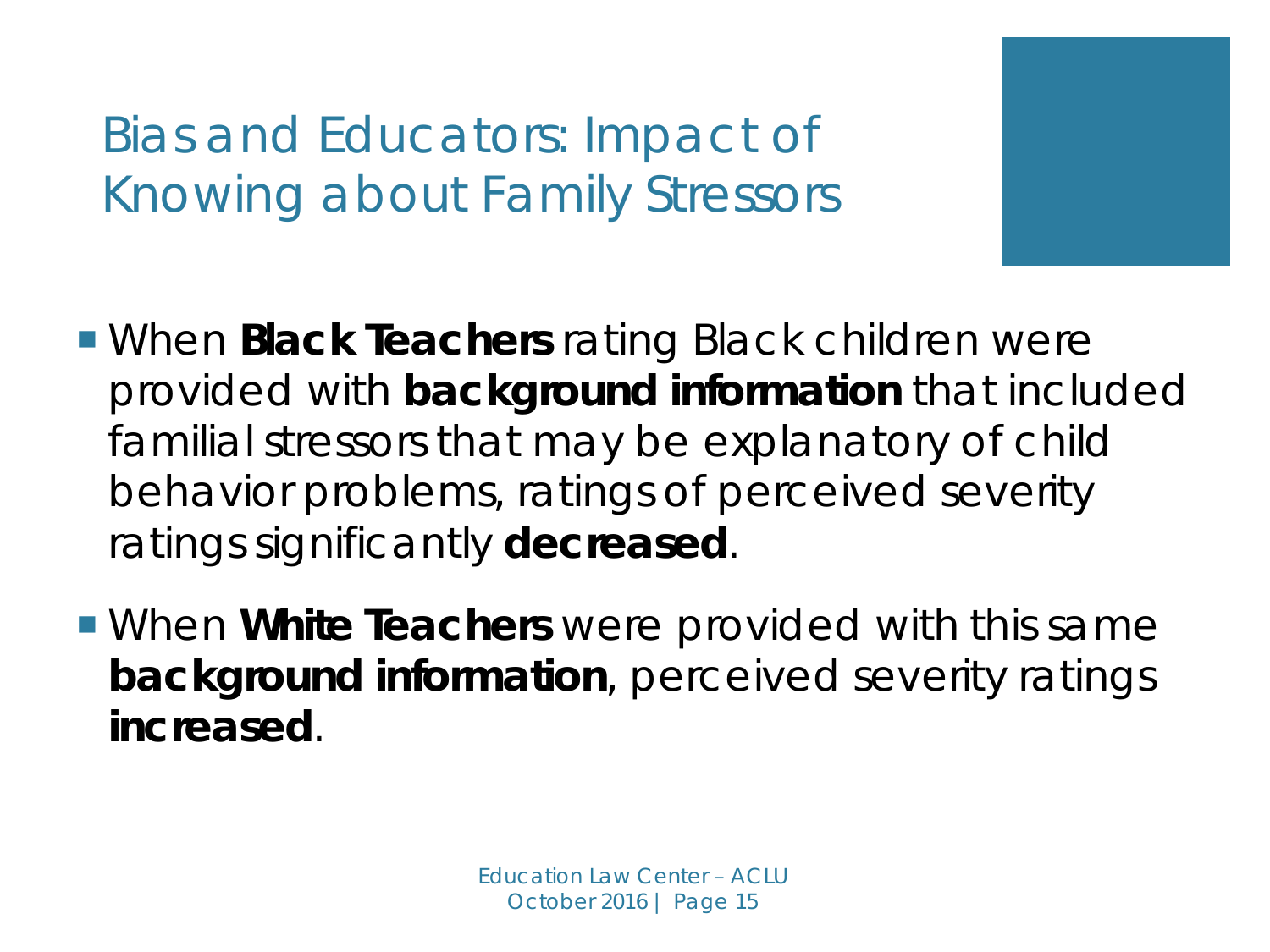## Ten Key Causes: *"Funnel" Factors*

- **1. Funding disparities**  inadequate funding Pre-K
- **2. Unequal access to high quality services** 
	- Limited Prenatal, infant and child health services
	- Limited high quality, inclusive preschools
	- Limited mental and behavioral health support services
- **3. Teacher misunderstanding/deficits in child development**
- **4. Lack of educator preparation explicitly focused on race and class to address implicit bias**
	- Black children, especially boys, perceived as older and less innocent than white boys
	- Black children's misbehavior is attributed to different causes(parenting, cultural deficits, poor character)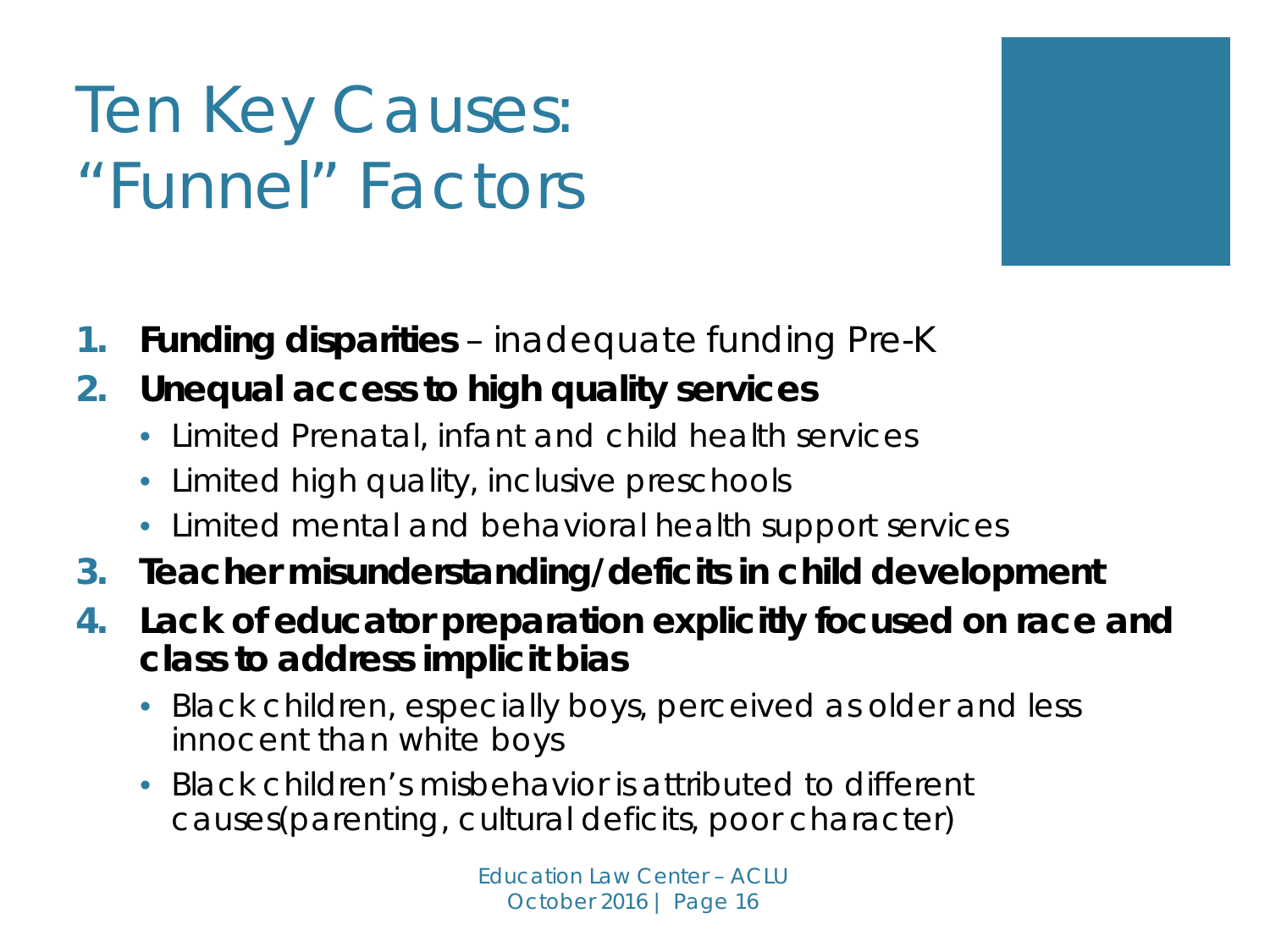## Key "Funnel" Factors (con't)

- **5. Zero tolerance/"get tough" policies**
- **6. Lack of resources and inter-agency supports** for early education programs
- **7. Lack of understanding** of young children mental health (DSM depression, attachment disorders, OCD etc.)
- **8. Unmet needs** of children in poverty/trauma
- **9. Criminalization** of preschool behavior
- **10. Suspensions used as leverage** to address (lack of) parent engagement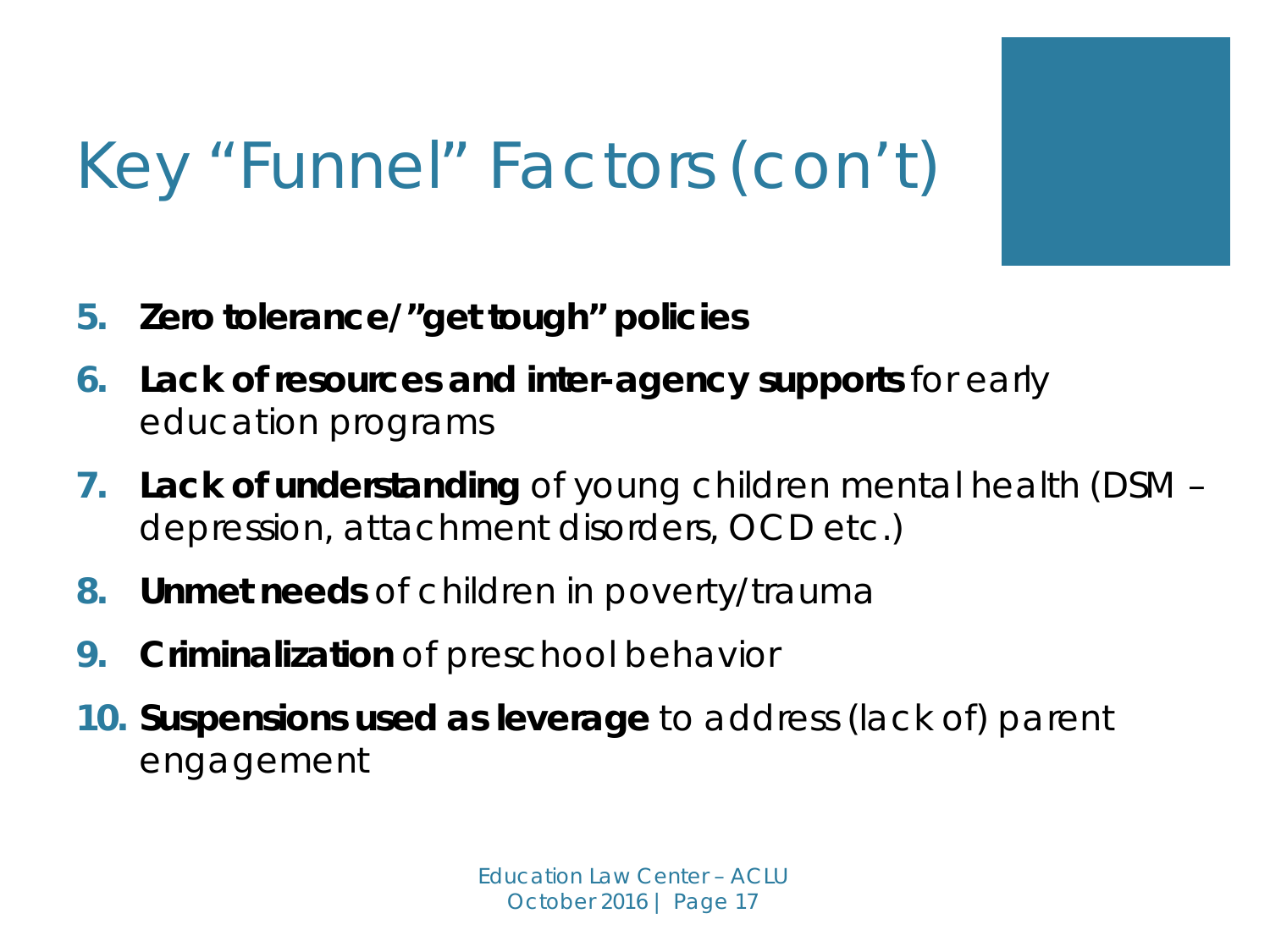

# LEGAL RIGHTS RESOURCES and STRATEGIES for CHANGE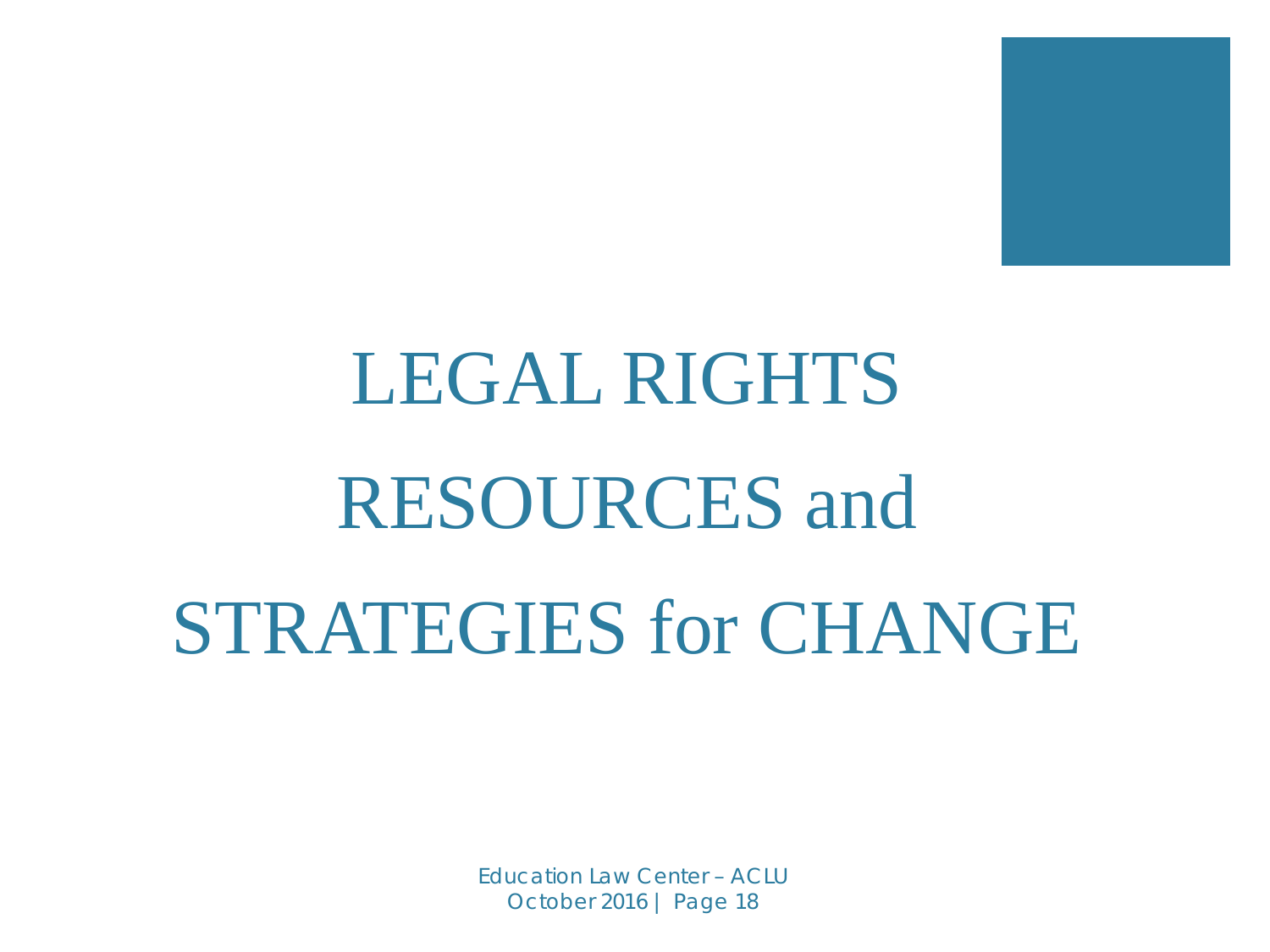

## Some Civil Rights Protections

#### **Federal Civil Rights Laws**

- **IDEA**: substantive and procedural protections.
- **Federally funded programs** cannot discriminate in their disciplinary actions on the basis of race, color, national origin, or sex. (Title VI of the Civil Rights Act of 1964 and Title IX of the Education Amendments of 1972).
- **No programs can discriminate on basis of disability** (Title II and III of the ADA; Section 504 of the Rehabilitation Act).
- State Laws
	- **Child care subsidies:** Agencies receiving subsidies may not discriminate based on age, race, sex, color, religious creed, national or ethnic origin, ancestry, sexual preference or physical or mental disability. (55 Pa Code Ch. 3041.11).
	- **Missing pieces**: No discussion of discipline in Pre-K Counts statute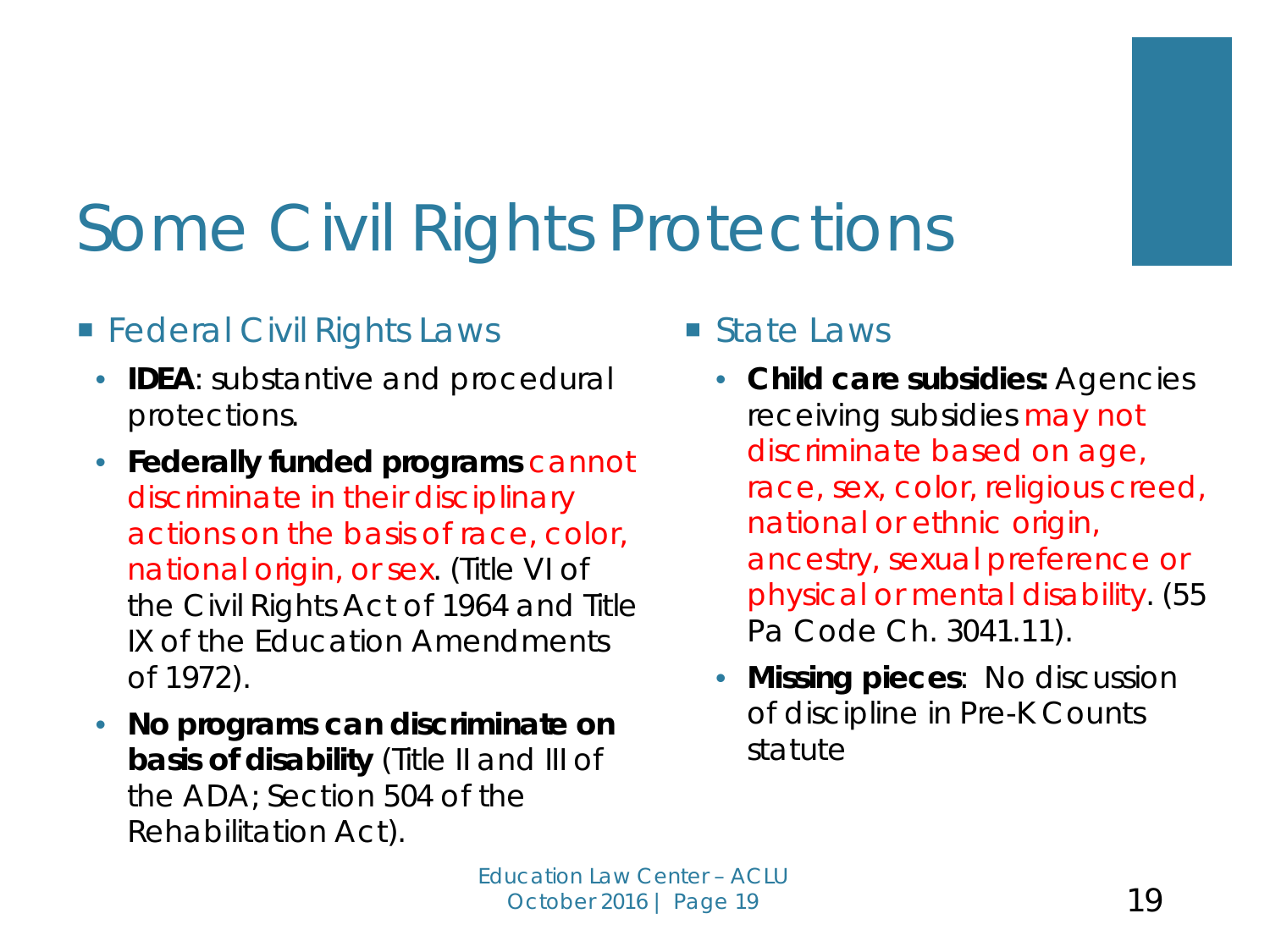## Head Start Law and Policy

- **Long-standing practice** that discourages out-of program suspensions and expulsions.
- **NEW FEDERAL REGULATIONS: Prohibit expulsions** and suspensions
	- **Limited Exception**  must facilitate transition but only after:
		- **Explored all possible alternative options**
		- Consulted with parents, teachers, LEA, and MH consultant, AND
		- **Determines the child poses "serious safety threat" AND**
		- Determines Head Start is not the most appropriate program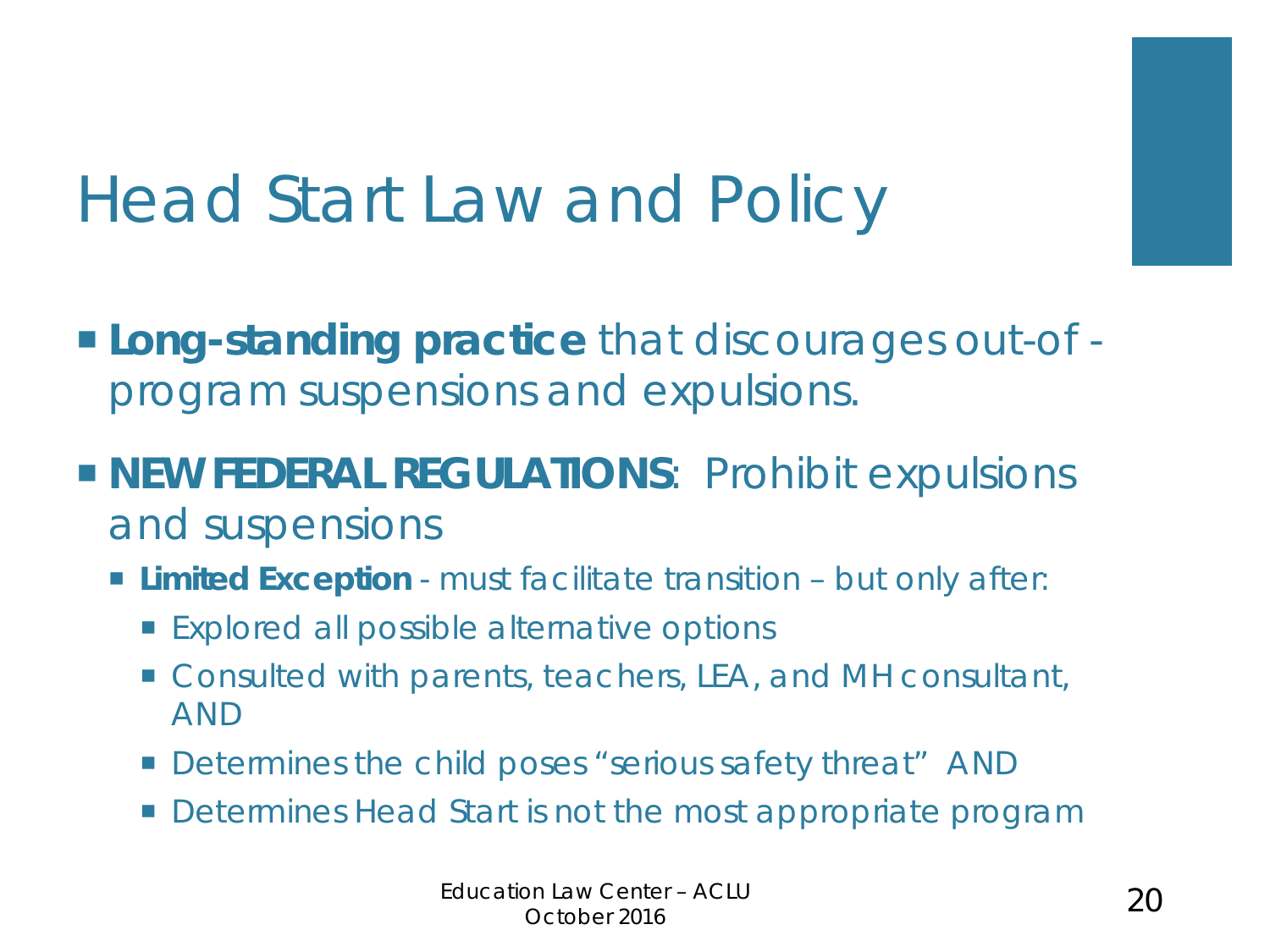### PA Implementation of Federal **Policy** OCDEL Proposed Announcement

**Proposed Announcement OCDEL -15 #01**

Policy Statement on Expulsion and Suspension in Early Childhood Settings

To be released soon for Public Comment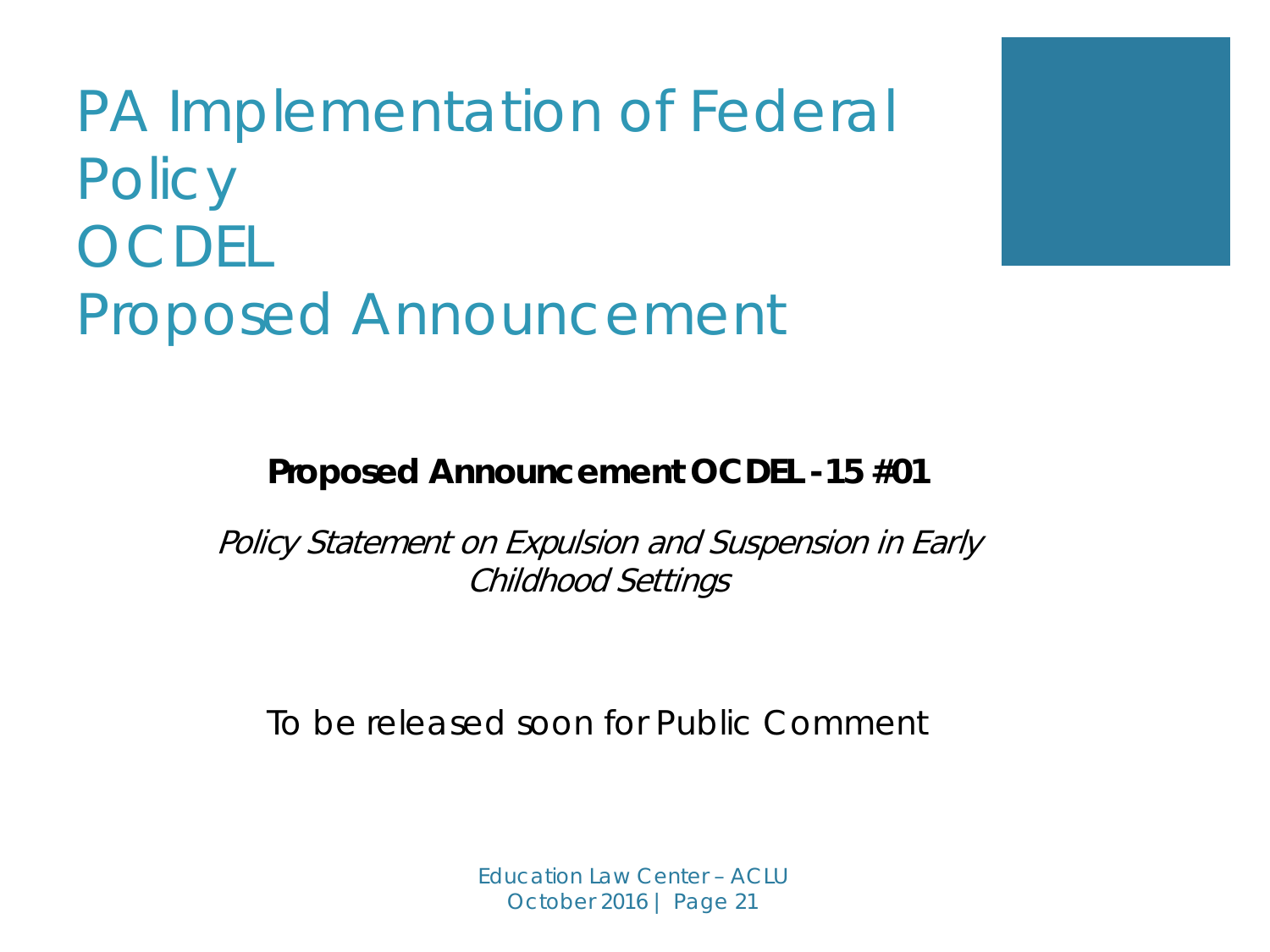## OCDEL Proposed Policy Emerging Work & Next Steps

**Advocates Pressed OCDEL for State Policy**

**Federal Guidance Released** 

**OCDEL Proposed State Guidance for Public Comment**

**Public Comment Period Extended – OCDEL Webinar** 

 **OCDEL Convened Joint Policy Forum to Review Comments and Inform Policy Development with Federal Partners & Key Stakeholders**

**OCDEL sought further collaboration and input from both EI and ECE Providers** 

**OCDEL Proposed Policy to be released soon for Public Comment**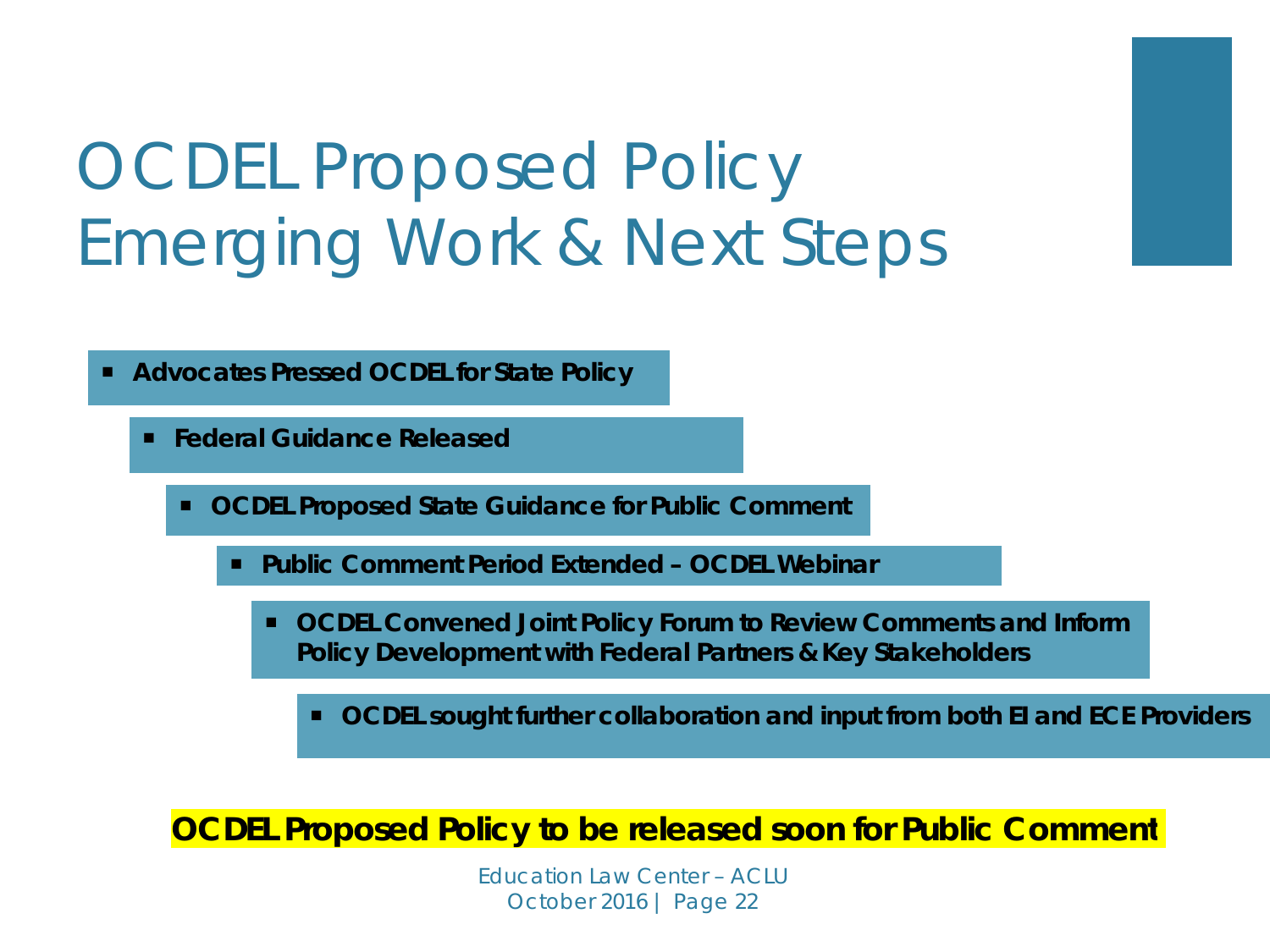

It is the Depintments' position that all peans stables is will deviablish a deald have access to inclusive injection of programs, where two are provided with introduced and appropriate responsive plant expressions. This j **LINTED STA** . Setting an expectation for high-quality invitation in early childhood grograms  $\bullet$  . Increasing public understanding of the science that supports meaningful inclusion of children with distribute, from the earliest ages, in early childrend programs; **Dear Partners** · Highlighting the legal franchations supporting inclusion in high-quality carity childhood programs. On Septecher 14, 2015, w · Providing recommends from to Stone, LEAs, schools, and curby did disord research for Status, local educational as merosing the inclusion of c<br>childhood program. It is the increasing inclusive early learning opportunities for all children, and  $\bullet$  . Mentions for cosmos for finns, program, each childreni personal", and funities to support the papirity indentical programing and inclusion of distincts with distribution in and childrenic in access to includes high qu and repports an mersing in Though this policy statement focuses on including young children with destributes in early childhood<br>programs, it is our shored vision that all people be meaning fully included in all fasces of receipy Despite a strong legal firm and without disabilities, one high-quality early childhes<br>sarly childhood grogonous,<br>these efforts, and together That diffuses from the first in the state dimension of the state of the state of the state of the state of the state of the state of the state of the state of the state of the state of the state of the state of the state in high-quality early-child Through the policy states programs and rehoots, teafamilies to take action to e children. This policy ata yang dalam with doubl work with our partners in Tagether we can sada progress and *<u>A BALLASH A BALLASH A BALLASH A BALLASH A BALLASH A BALLASH A BALLASH A BALLASH A BALLASH A BALLASH A BALLASH</u>* with disabilities, and in delay so, achieve genera commun for all children. We hope that from a soliceal control of the Department " interest of the state of the state of the state of the state of the state of the state o sady childhood system that nets a trajectory for their inclusion and positive outcomes areoss the nourse of Gest lives. Thank you for the week you do on behalf of children and families across America. Sylvia Matthews DuriesR, Secretary<br>U.S. Department of Health and Human Services Ame Duncan, Secretary<br>U.S. Department of Educati

U.S. DEPARTMENT OF HEALTH AND BUYEAN SERVICES<br>U.S. DEPARTMENT OF EDUCATION

POLICY STATEMENT ON INCLUSION OF CHILDREN WITH DISABILITIES IN **EARLY CHILDHOOD PROGRAMS** September 14, 2019

The purpose of this policy statement is to set a violential provide necessarisations to Statis, local columns of the  $\alpha$ , whech, and public and provide material approach, into the CCS, and the Dippertence of the material

Ŀ.

PURPOSE

programs.

www.ed.gov/early-learning/inclusion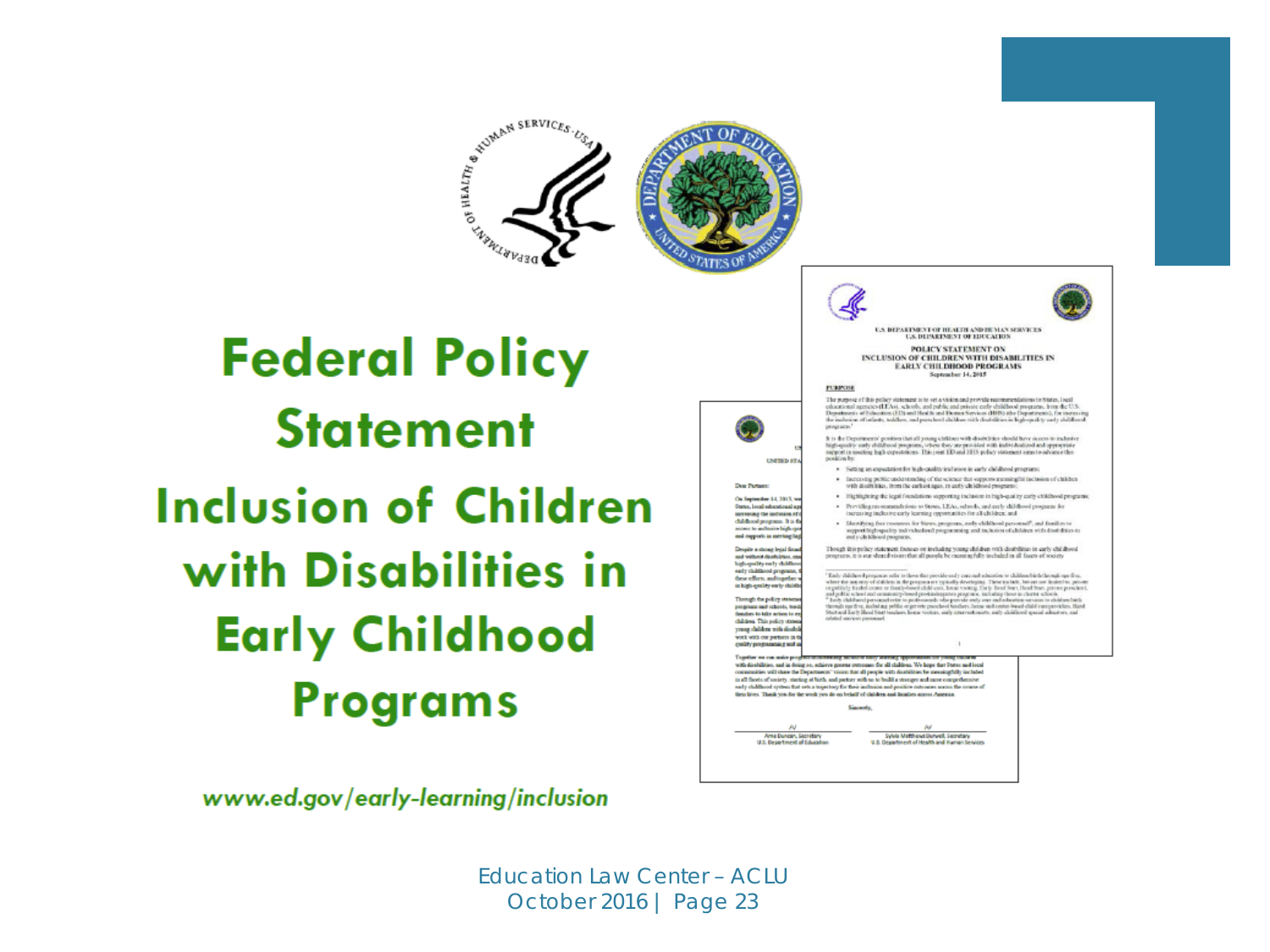*A "high-quality" early childhood program is one that is inclusive of children with disabilities\* and their families and ensures that policies, funding, and practices enable their full participation and success* 

\*Think: intersection children - children with disabilities - ELL - foster care -experiencing homelessness - race and poverty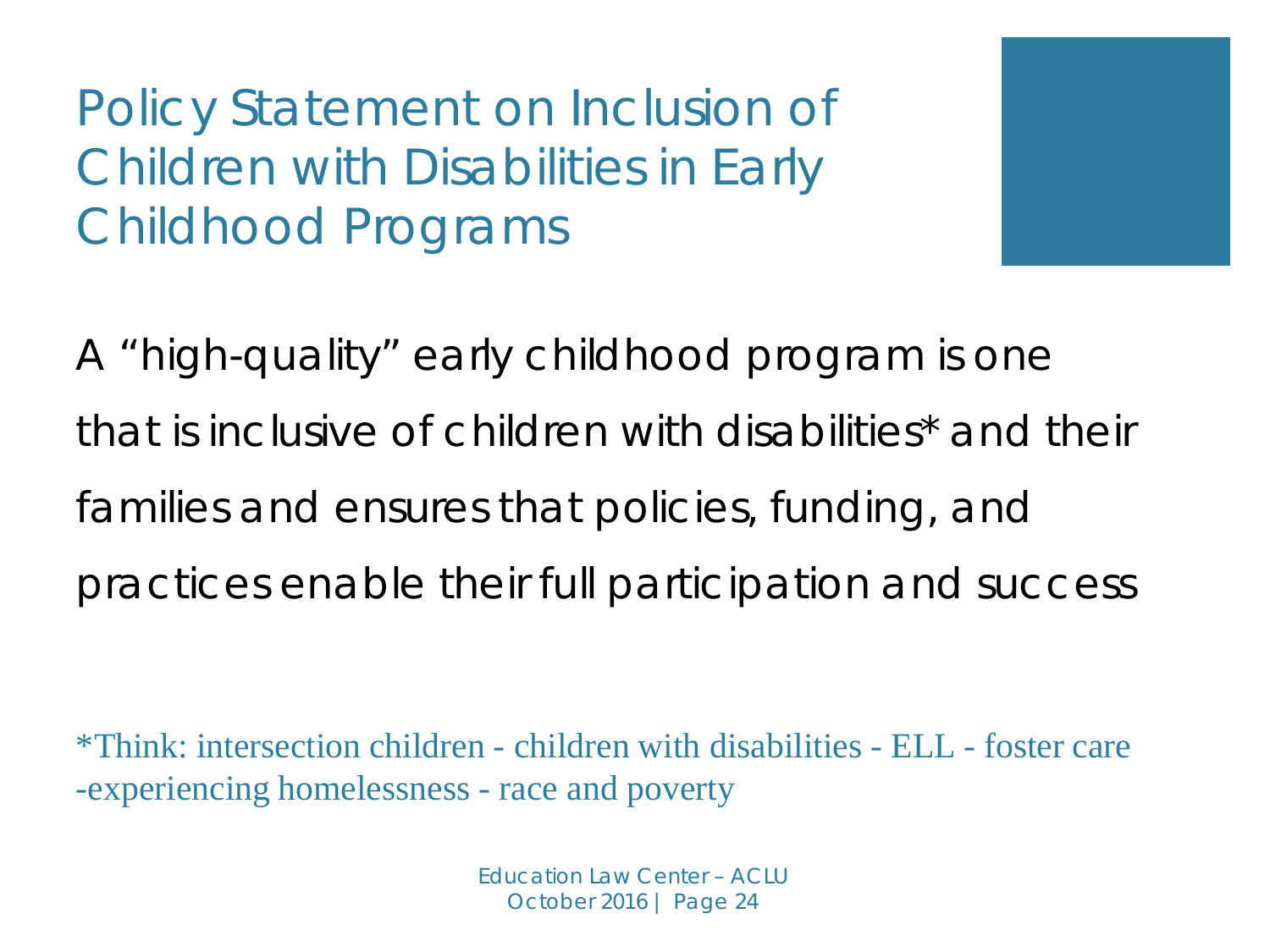#### *The Policy Statement:*

- **Sets an expectation** for high-quality inclusion in early childhood programs;
- **Highlights** the legal and research base for inclusion;
- **Provides recommendations** to States and local programs and providers for increasing inclusive early learning opportunities for all children; and
- **Links to** free resources for States, local programs and providers, and families that have been developed to support inclusion of children with disabilities in high-quality early education programs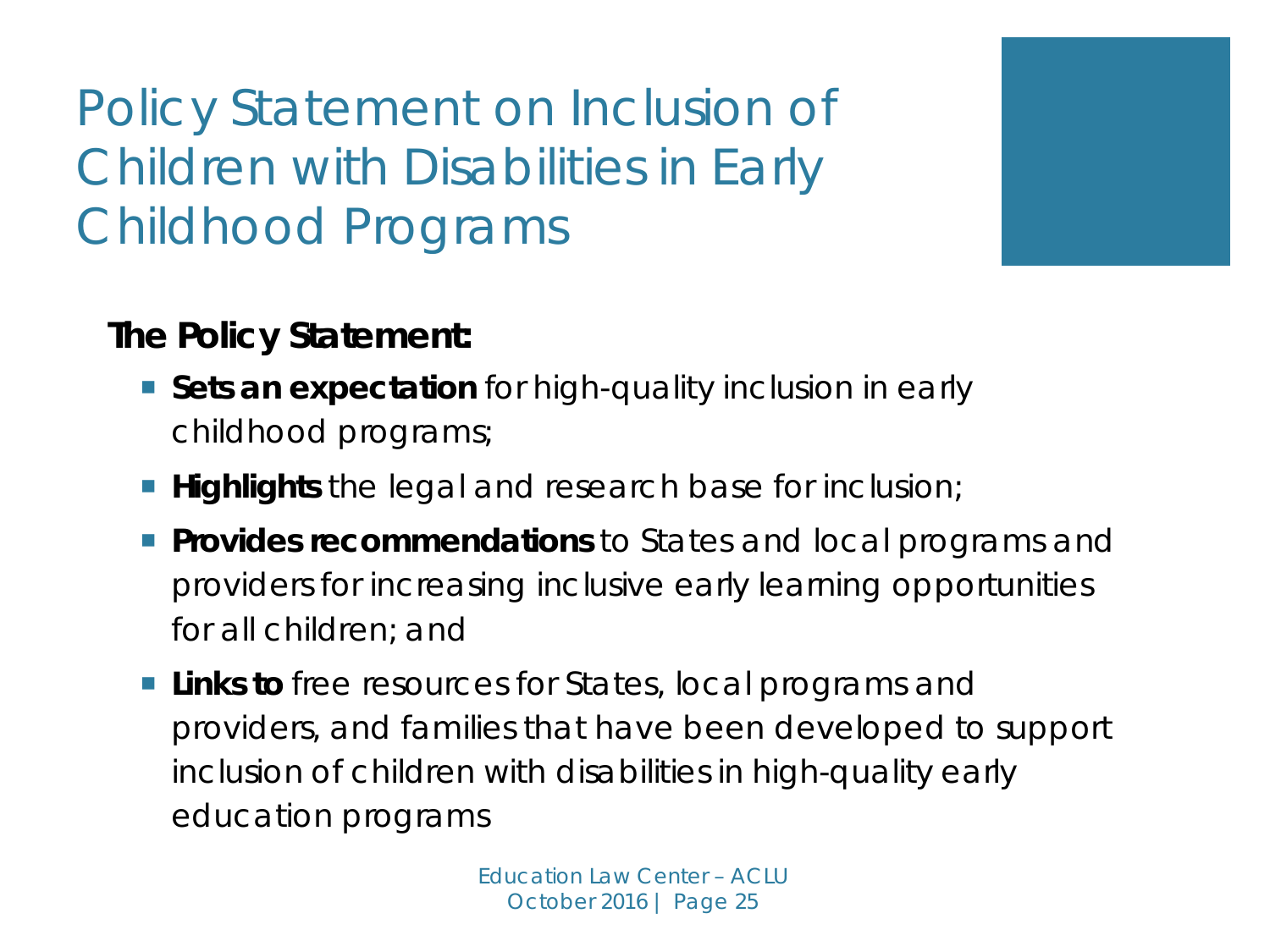#### **10 Recommendations for State Action**

- 1. Create a State-Level Interagency Task Force and Plan for Inclusion
- 2. Ensure State Policies are Consistent with High-Quality Inclusion
- 3. Track Data on Goals on Inclusion
- 4. Review and Modify Resource Allocations
- 5. Ensure Quality Rating Frameworks are Inclusive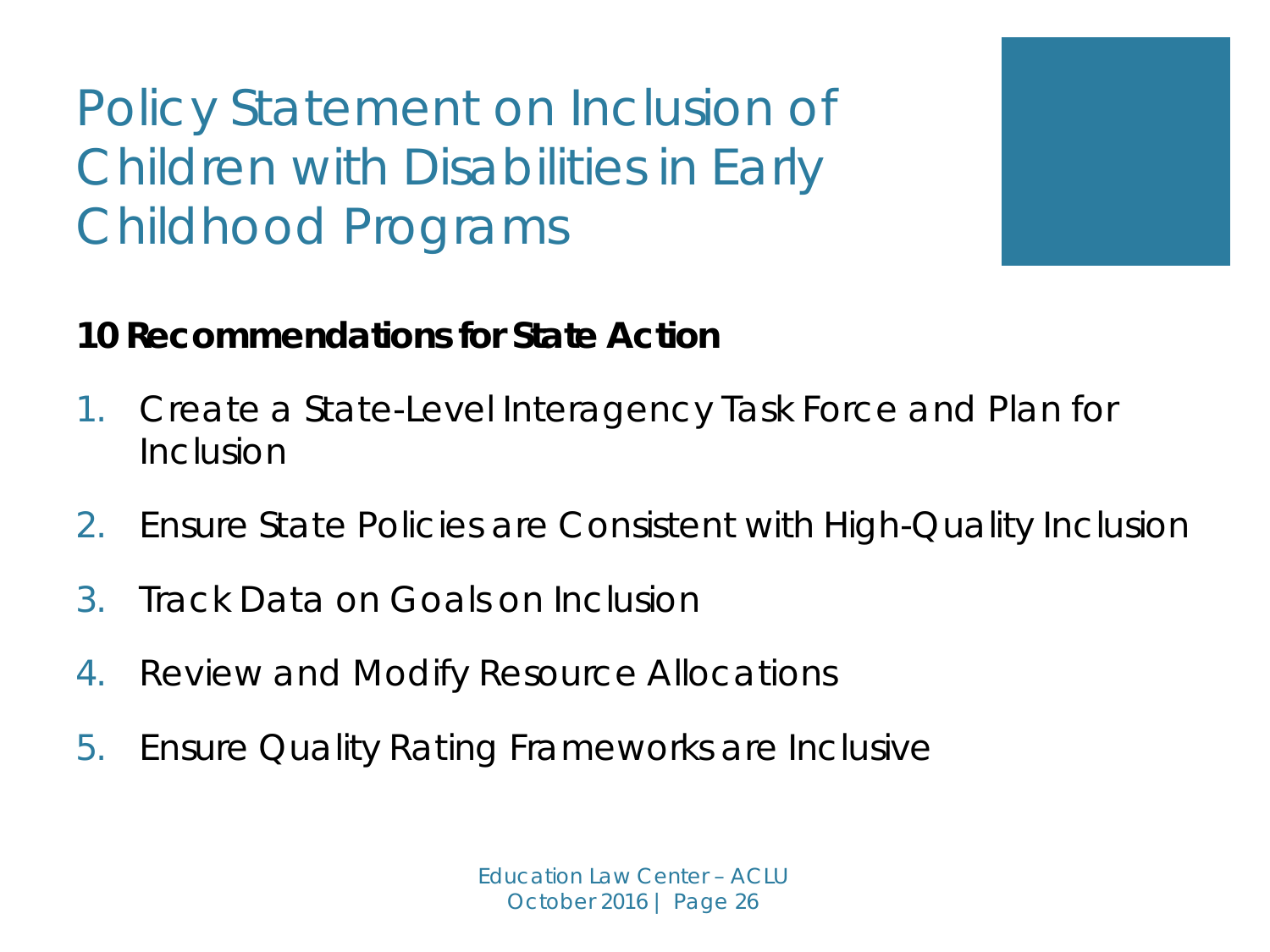

- 6. Strengthen Accountability and Build Incentive Structures
- 7. Build a Coordinated Early Childhood Professional Development System
- 8. Implement Statewide Supports for Children's Social Emotional and Behavioral Health
- 9. Raise Public Awareness
- 10. Evaluate Results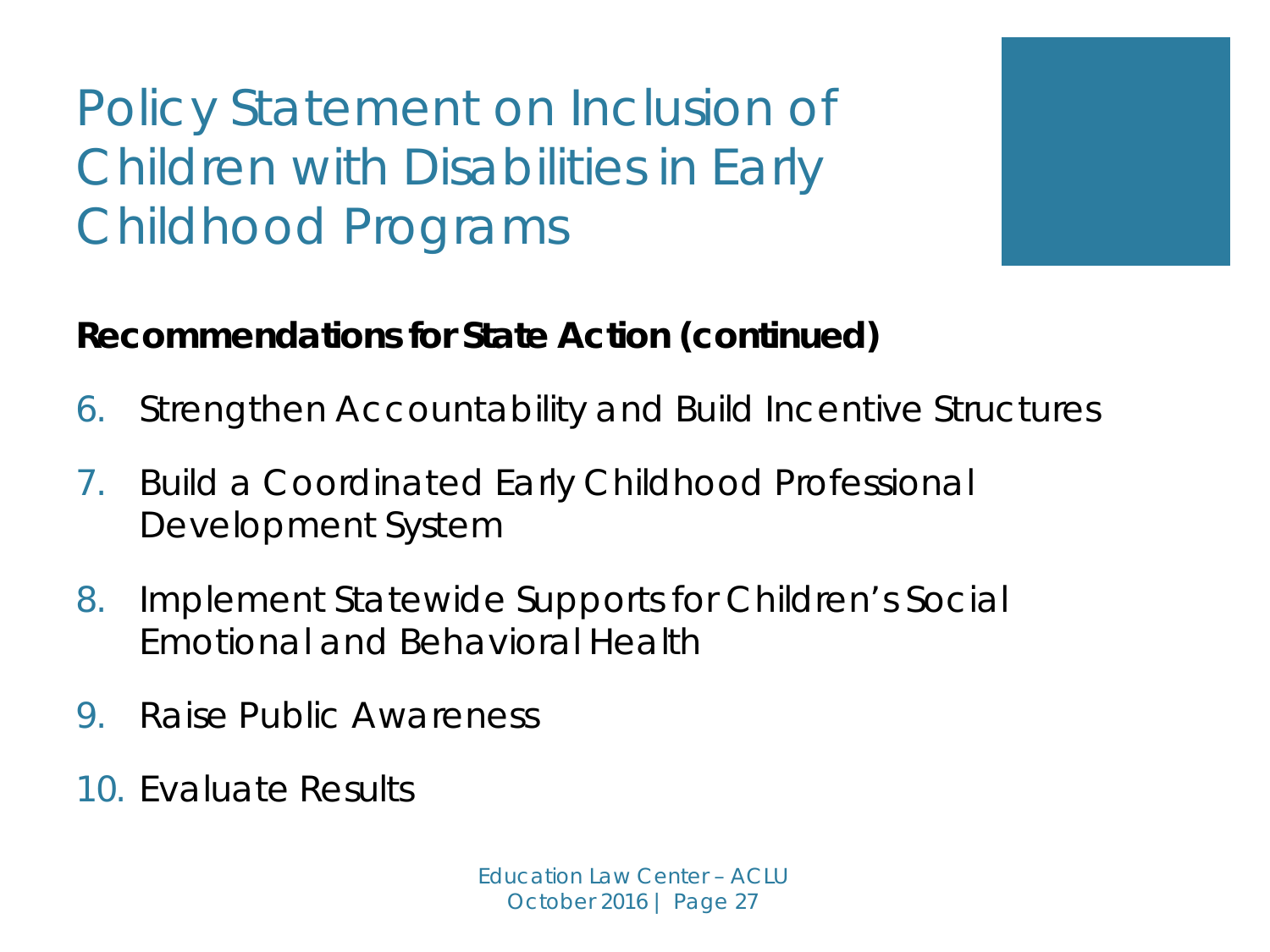\*Preschool-to-Prison Some Progress - *but slow*



**Federal Guidance** – Exclusion and Inclusion!

**OCDEL Proposed Policy –** *Coming soon – with inclusion!*

- **Increasing attention to "push out" and exclusions**
- **New attention and OCDEL resources dedicated to** professional development and other training and supports for early learning teachers
- More focus on collecting reliable data & "inter-sectional" data
- **Renewed attention to interagency collaborations**
- **More public education and parent engagement re: rights**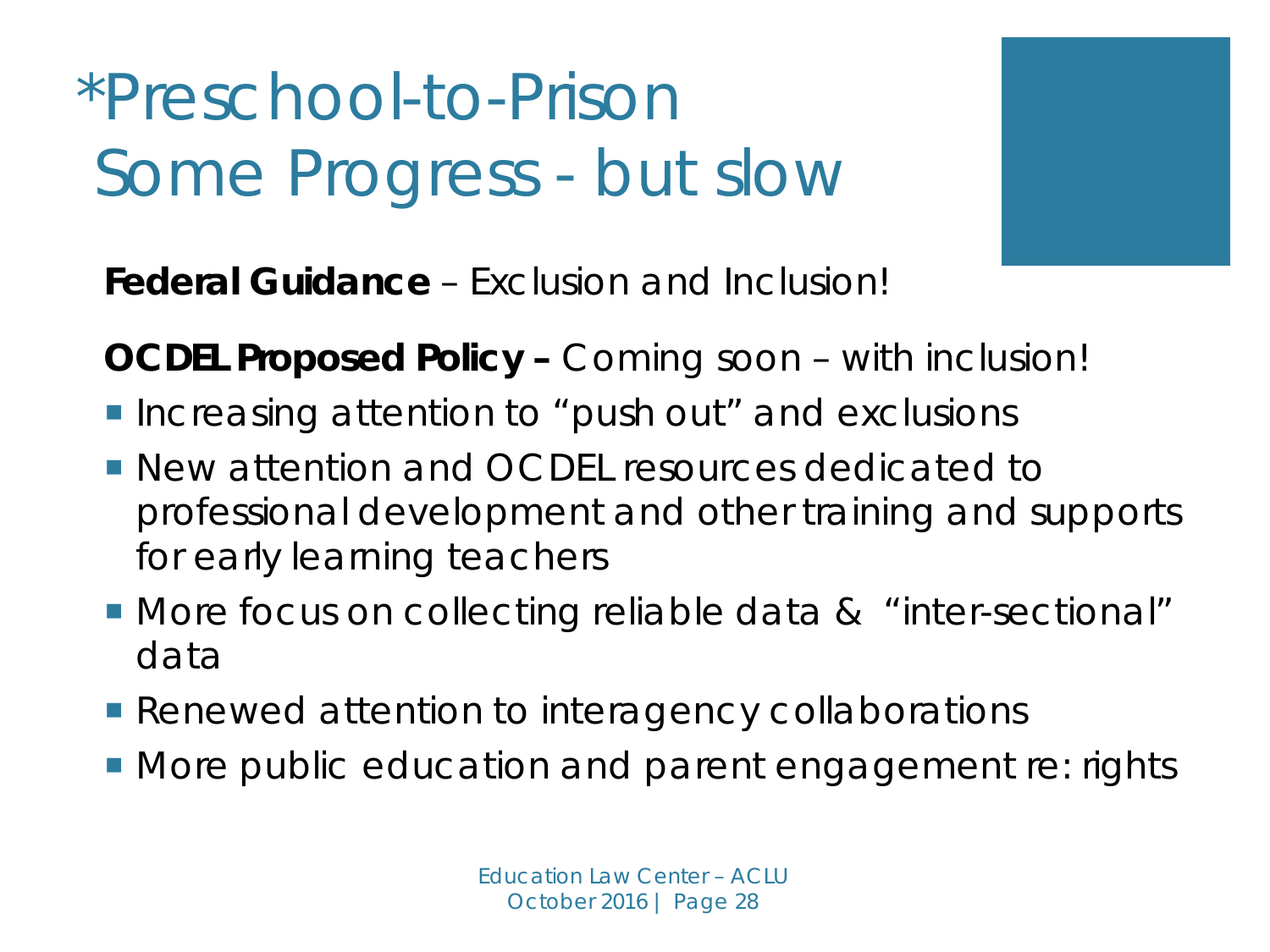

*A proactive, actionable concept with the potential to protect young African American children from harmful effects of racism*.

*Specific Recommendations.*

*Consultation and Curricular for Early Learning.*

University of Pittsburgh – School of Education Center for Urban Education – Office of Child Development – The SEED Lab (2016)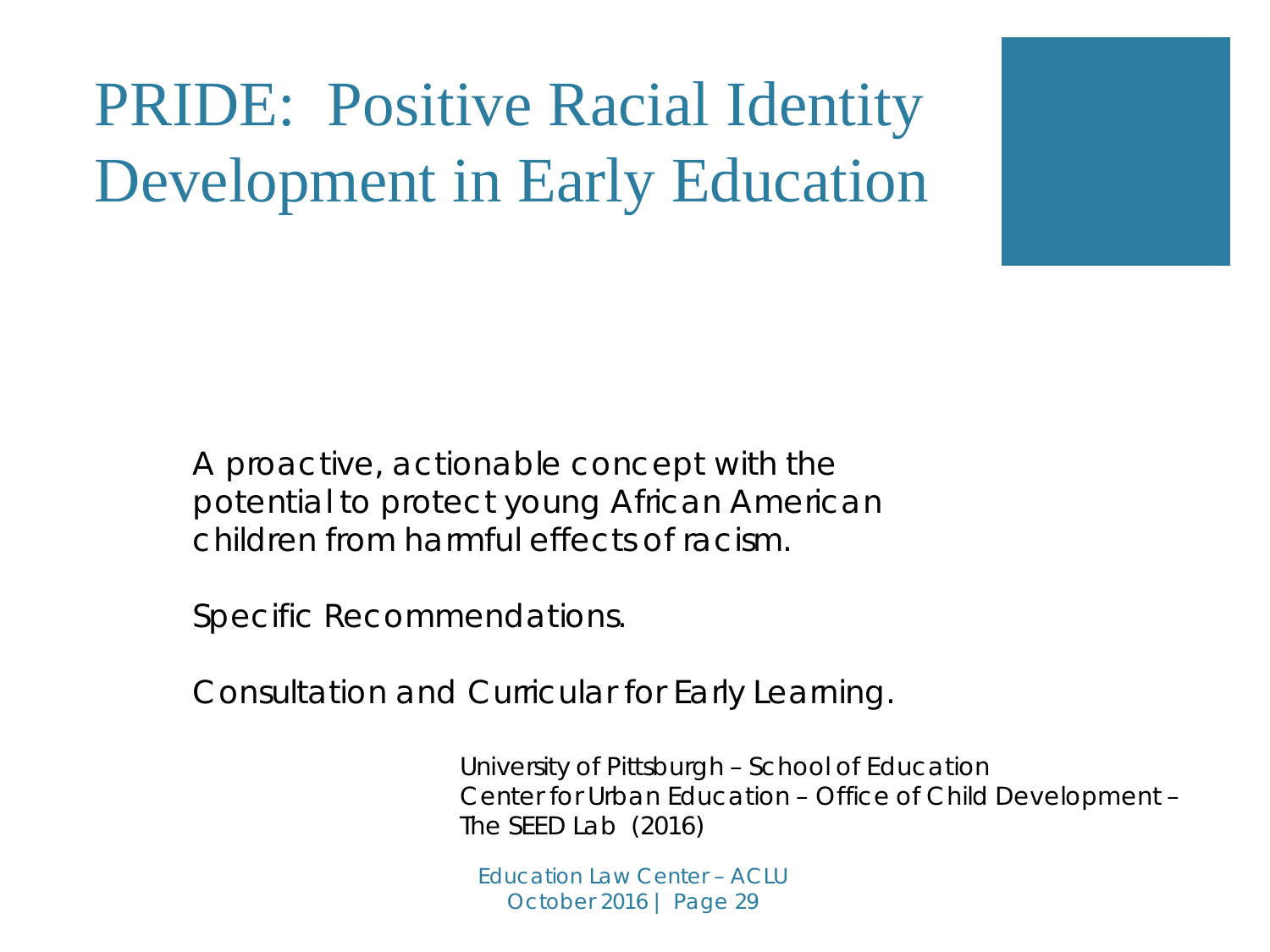## PRIDE: Report

*"Children of color experience daily messages, explicit or subtle, from individuals and institutions:* 

*you are not as good, not as lovable, not as beautiful ,and not as smart as children of the dominate race.*

 Discussion of Positive Racial Identify in Young Children



- **Race Scan – full report** Flipbook version [PDF version](http://www.ocd.pitt.edu/Files/Publications/RaceScan-FullReport12.pdf)
- **Executive Summary and Recommendations** [Flipbook version](http://online.flipbuilder.com/nvac/kmne/) [PDF version](http://www.ocd.pitt.edu/Files/Publications/RaceSummary.pdf)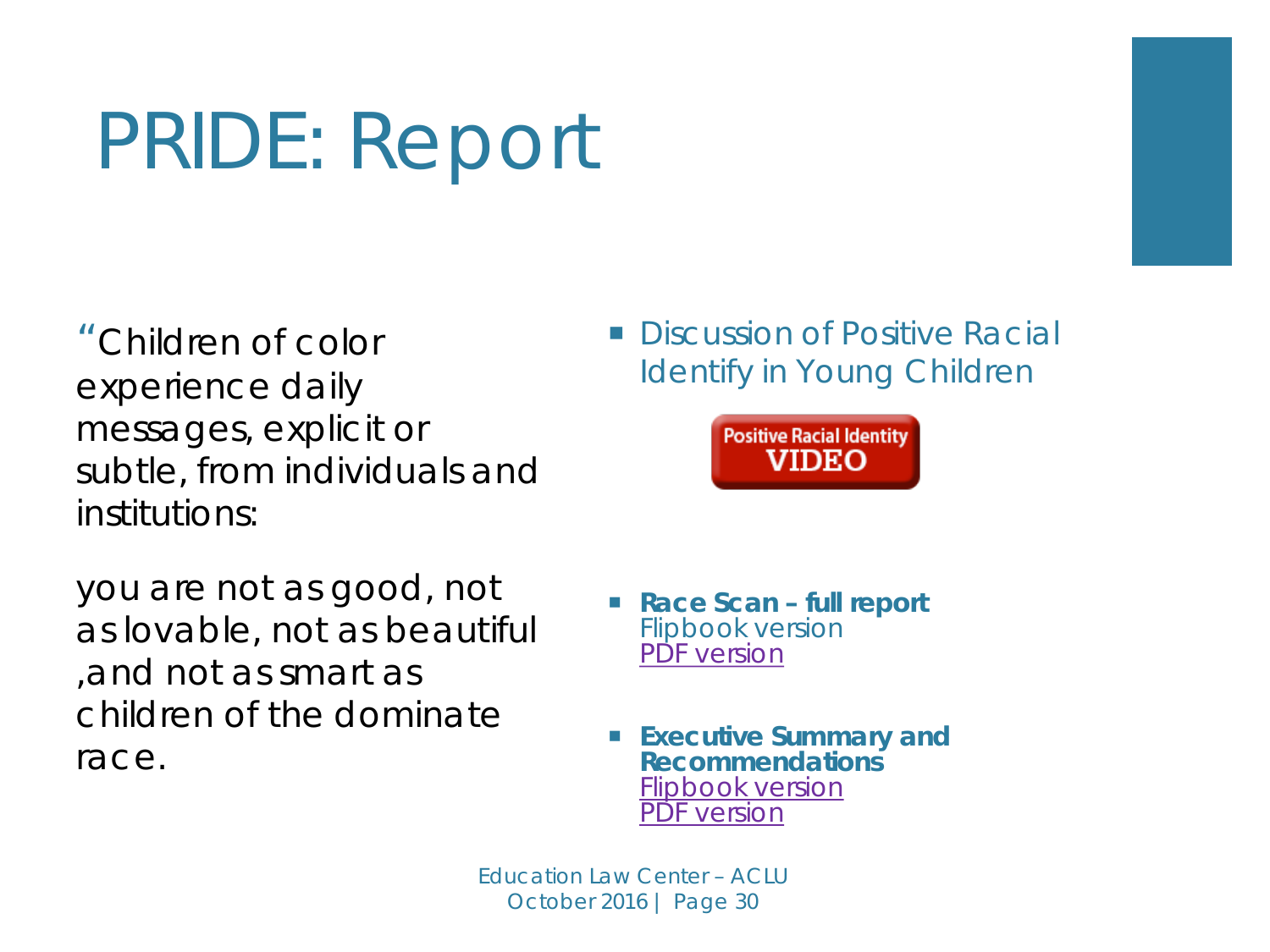## Snapshots of Success - Arkansas

- **State leaders established interagency working group**
- *"No child shall be dismissed from the program for behavior without prior approval from the Arkansas Department of Human Services/Division of Child Care and Early Childhood Education."*
- **Embedding new non-suspension/expulsion policies** in the child care agreement to accept voucher
- **Requiring parent notification** of non-expulsion policies
- **E** Developing and disseminating tools for centers such as **sample policies and selfassessment tools**
- **Launching a new suspension/expulsion data tracking and technical assistance system**
- **Doubled early childhood mental health consultation** -targeted providers with high needs
- **Training and tools for teachers AND Directors**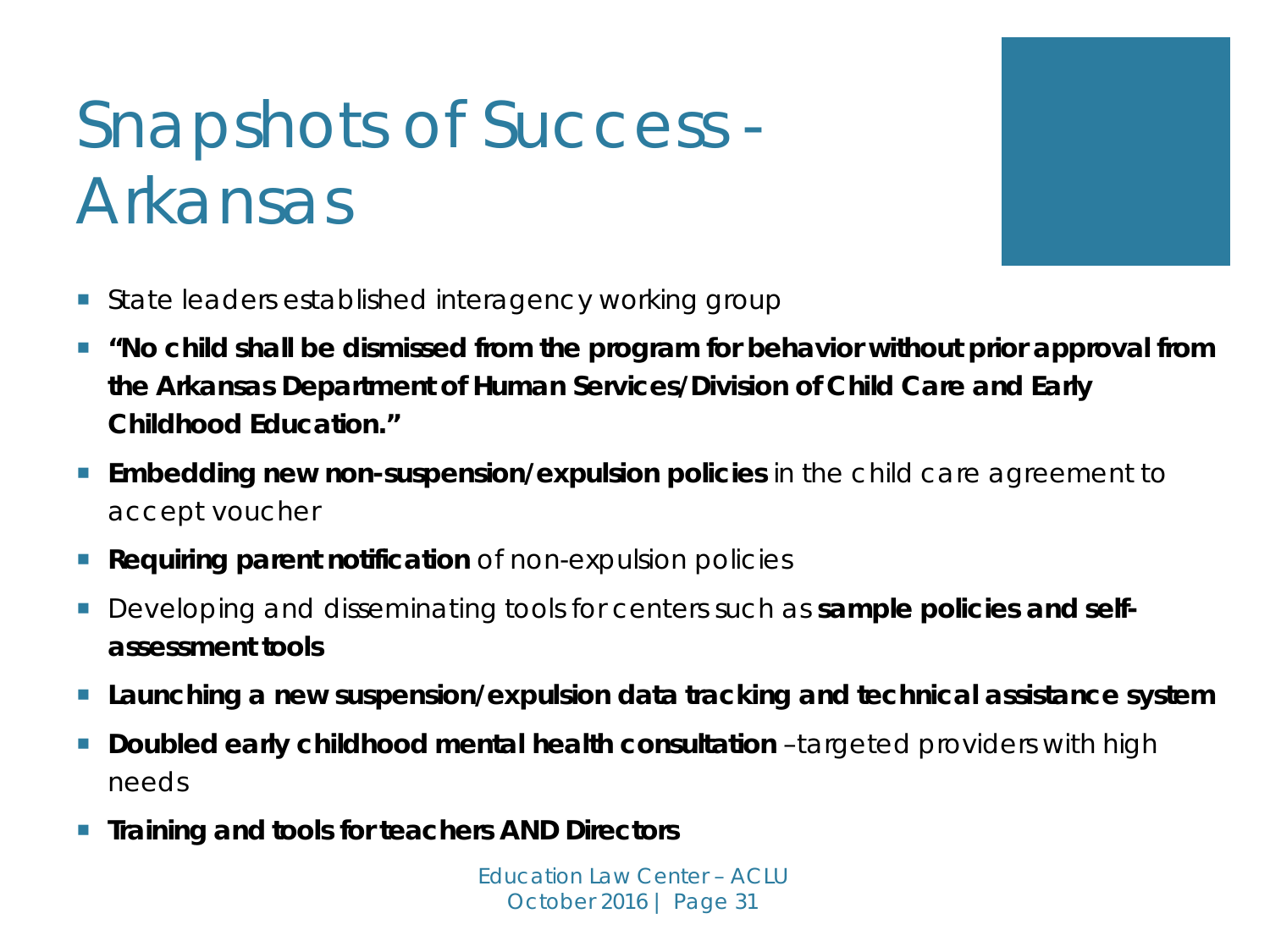## Snapshots of Success - Chicago



- *"Students in grades pre-kindergarten through second may NOT be assigned in-school or out-of-school suspensions. If a student in pre-kindergarten through second grade exhibits behavior that presents an imminent endangerment to the physical, emotional, or mental safety of specific students/staff, the Network Chief or designee may grant an exception and assign an emergency one-day in-school or out-of-school suspension after the student's parent/guardian has been notified."*
- **Restructuring data system** to provides school personnel with real-time tracking of behavior data, intervention usage, and suspensions.
- **Deployed social-emotional learning specialists**, who assist staff in behavior management and social and emotional development, regularly check suspension data in schools, and follow-up if data are concerning.
- The year before the policy was implemented, **1,800 children preschool-2nd grade had been expelled**. The year after the number was 94 - **none of whom were preschoolers**.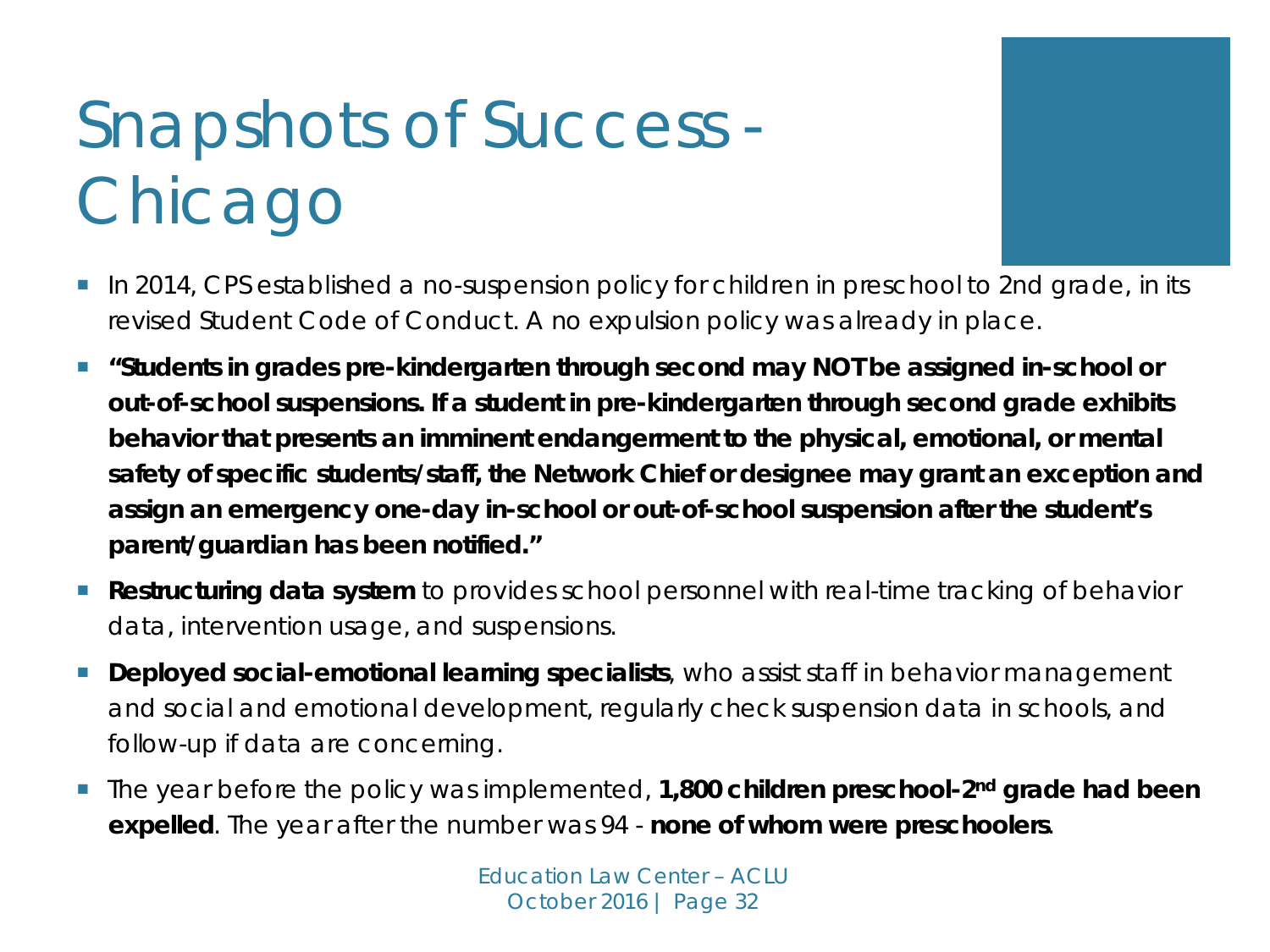## Snapshots of Success - Connecticut

- In Gilliam's 2005 expulsion study, CT had one of the highest rates in the country.
- **This prompted investments in early childhood social-emotional development**.
- **CT's universal early childhood mental health consultation system began as a** pilot.
- **Sophisticated data system and strong results helped make the case for** permanent funding.
- **99% of children** at risk for suspension or expulsion who completed ECMHC services were not suspended/expelled at follow up.
- In 2015, CT passed **Public Act 15-96** prohibiting most out-of-school suspensions and expulsions of children in pre-k - 2<sup>nd</sup> grade
- CT also received a new Preschool Development Grant-Each new classroom will receive a preventive dose of ECMHC twice a school year.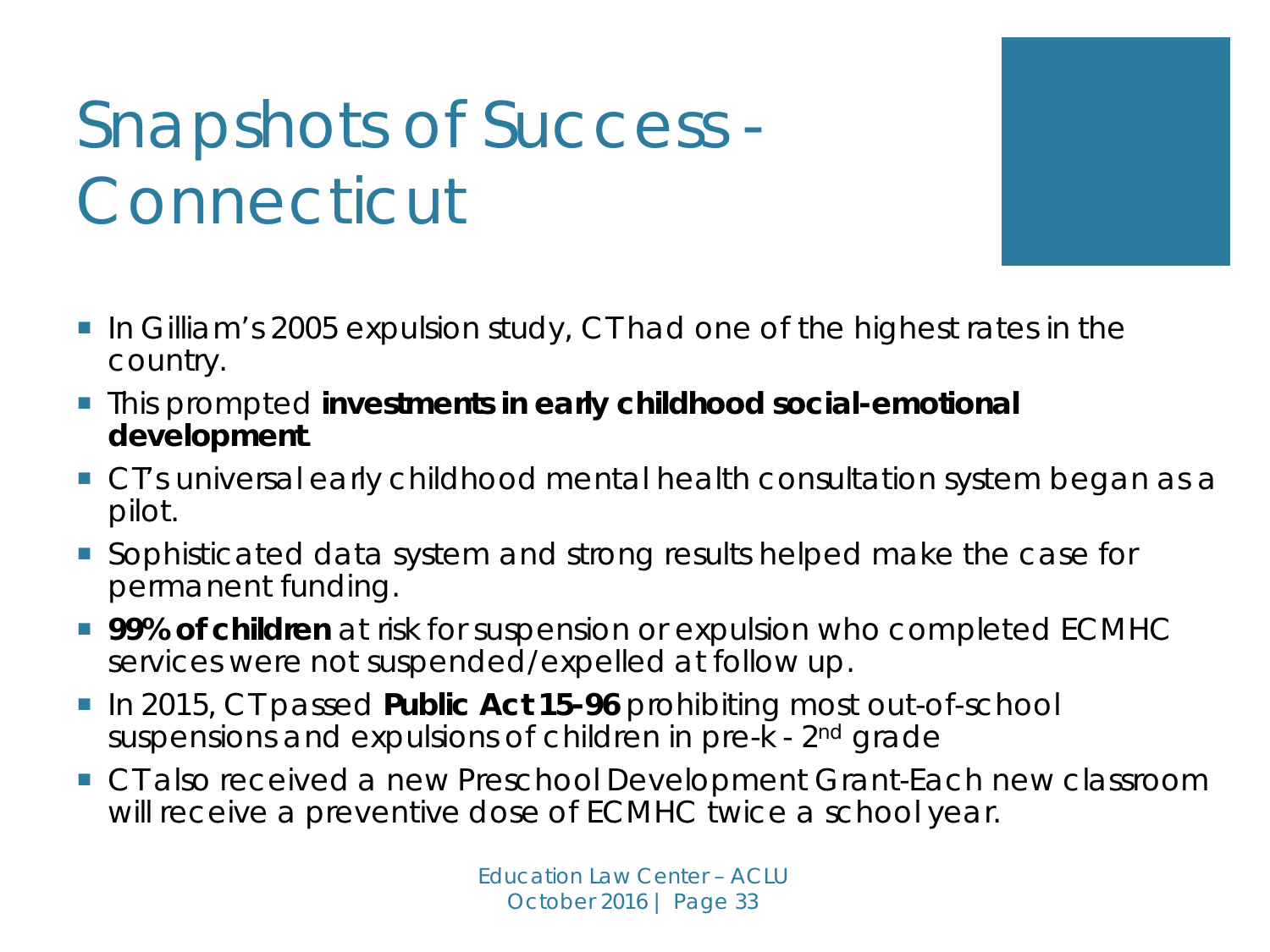## Snapshots of Success – New York City

- NYC's Preschool for All program enrolled nearly 69,000 children this school year in over 1,800 programs.
- New York City's Preschool for All initiative developed guidance for all programs that states: **"Children in Pre-K for All and Early Learn NYC programs may not be expelled or suspended."**
- **Pre-K programs in NYC are required to develop and implement strategies for responding to behavior that is disruptive** to other children or unsafe for the child and/or others.
- **Pre-K for All programs are supported by a social worker team who promotes each child's social-emotional development**.
- New York City's **other preschool** programs-such as Head Start and child care-are supported by ECMHC.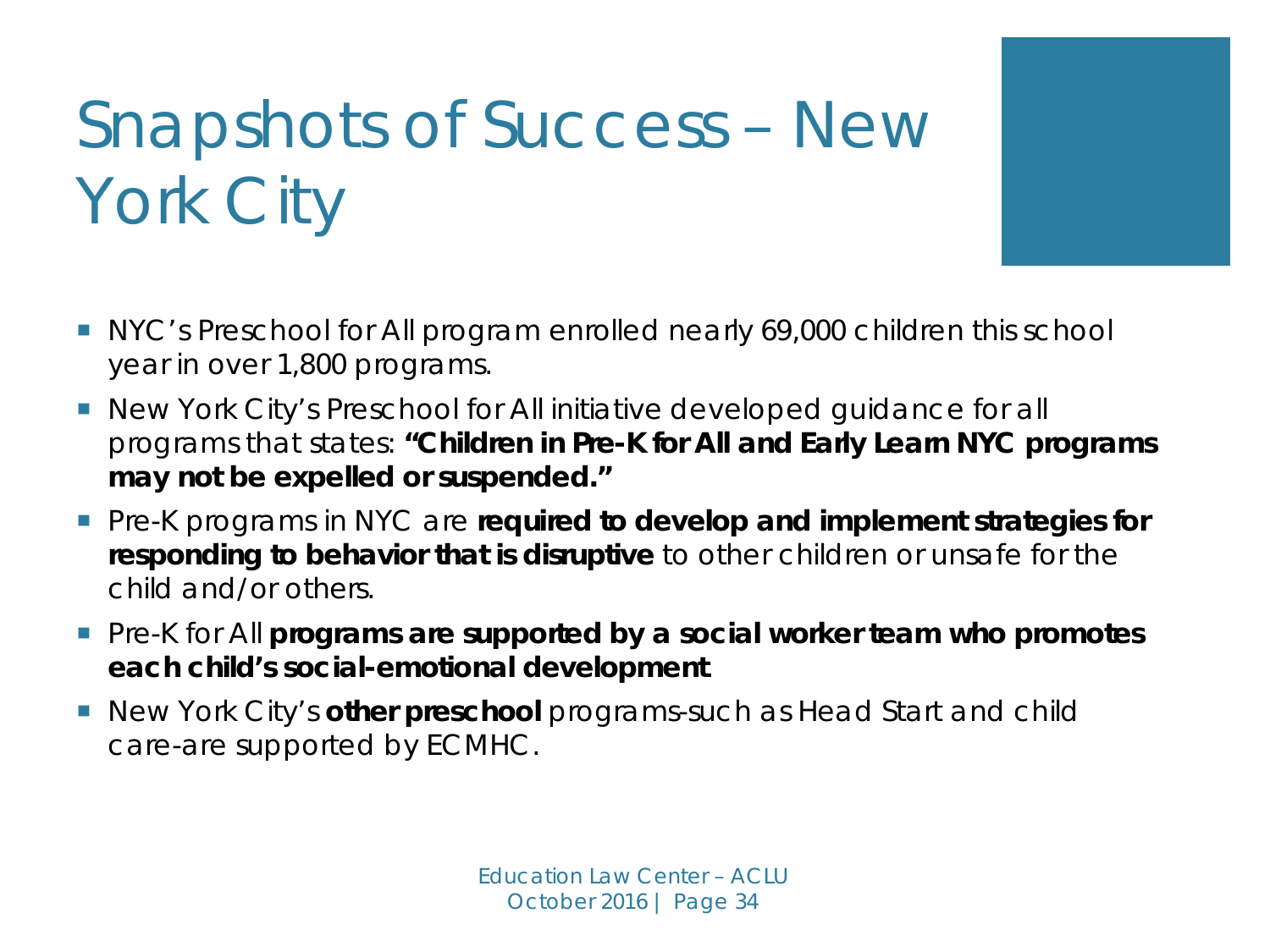## Snapshots of Success - Washington

- Washington's public preschool program has a "no expulsion" policy.
- **ID WA survey, 56% of family child care homes and 69% of centers reported removing a child during the last five years.**
- Washington moved to incorporate "evidence of a no expulsion policy" into their QRIS.
- Washington also supports a statewide network of infant/toddler specialists - which include mental health consultants - to support early childhood teachers and providers.
- State partners closely with University of Washington for training, with an emphasis on social-emotional development, behavior management, and family engagement.
- Washington is one of the first States in the nation to work on addressing *expulsion and suspension through policy and prevention efforts in both public preschool and child care.*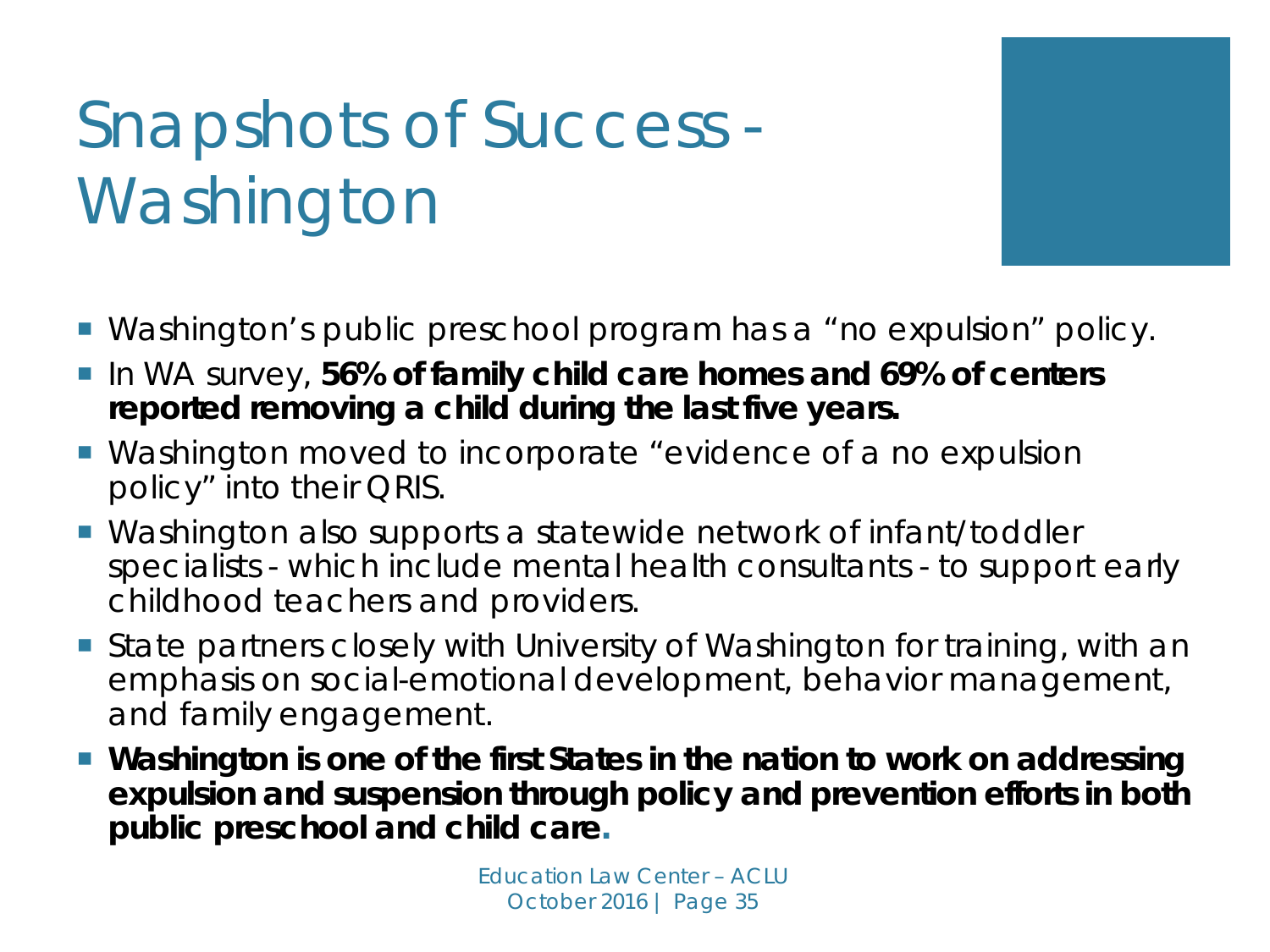Snapshots of Success – Washington, D.C.

- In 2015, the D.C. Council introduced the Pre-K Student Discipline **Amendment Act**
- **The law prohibits, with few exceptions, the suspension/expulsion of any preschooler from a publicly funded early learning program**  and establishes reporting requirements
- **The Department of Behavioral Health administers an early** childhood **mental health consultation program**, in underserved wards of the city.
- **They also offer a school behavioral health program** that delivers prevention, early intervention, and clinical services to children and families in 33% of traditional public and charter schools.
- **Coaching/mentoring made available to early care and** education teachers in Title I schools.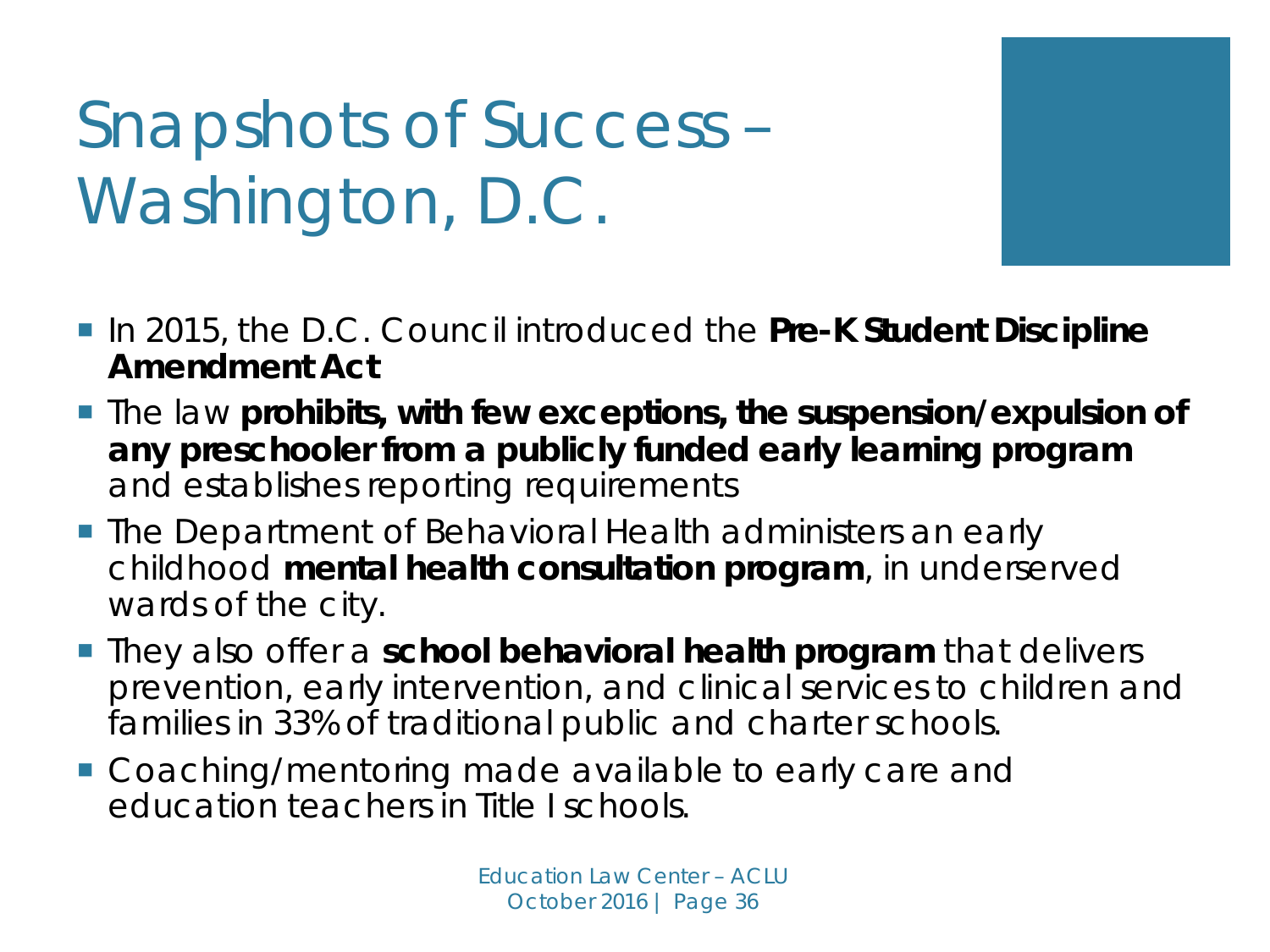## Recommendations and Next Steps for OCDEL:

- Promote a **statewide vision of inclusion**  and ensure competencies to meet needs of all children.
- Develop and **clearly communicate policies re preventative guidance and discipline practices**
- **Develop statewide data system** *disaggregated for race and gender, disability and English language*
- **Develop** *data driven* **goals**  promote inclusion and eliminate exclusion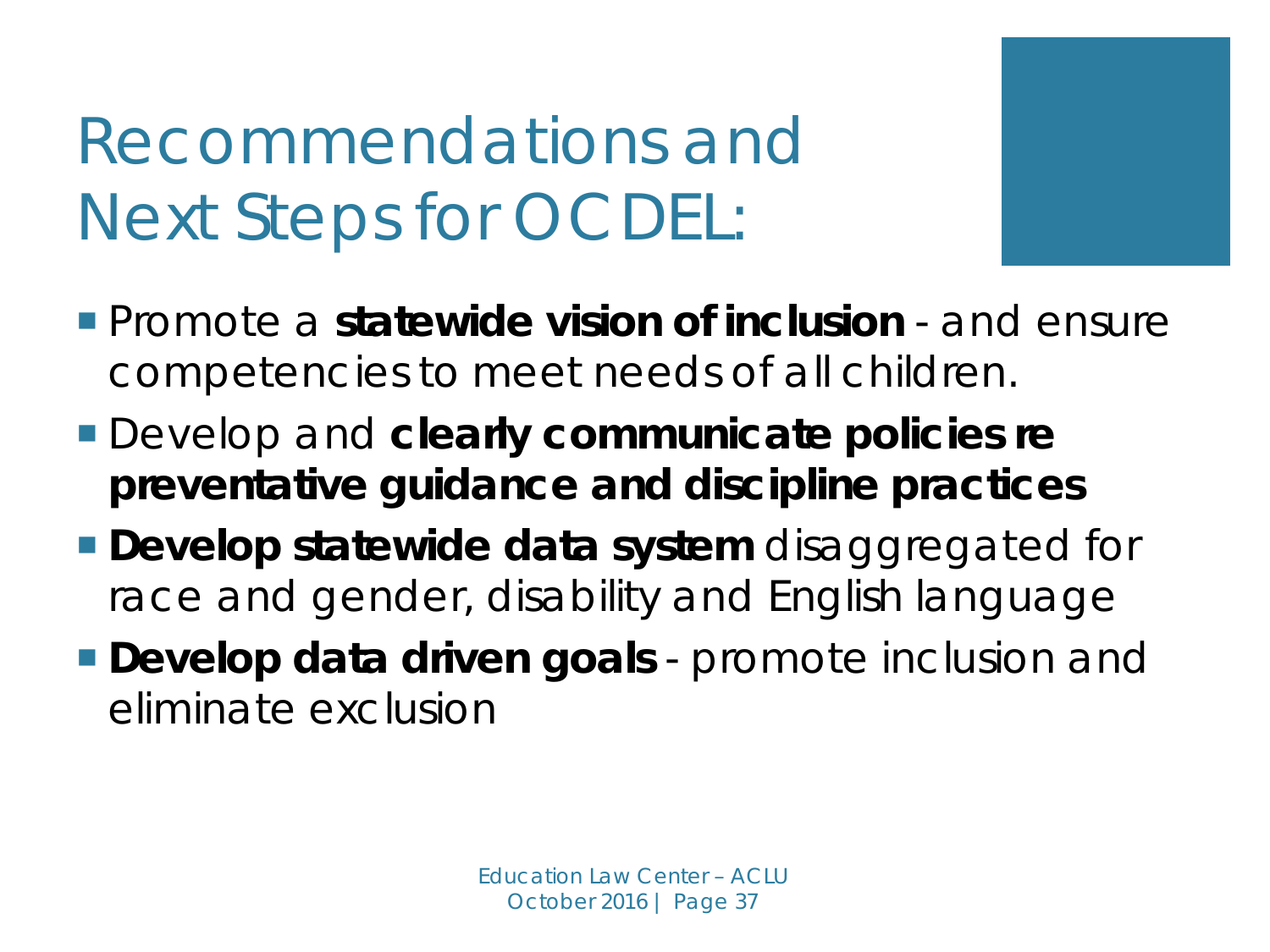## What can providers do?

- **Promote** inclusion and eliminate exclusions
- **Align** local policies and practices with state and federal law
	- Federal Policy rich in resources and guidance for state action
	- State law lessons from other states
	- Engage interagency collaboration to address efficient use of resources (see Interagency Behavioral Health/EI Announcement)
- **Support** policies and practices that promote PRIDE, social, emotional and behavioral competence, with MH supports
- **Educate** early education providers and parents of legal rights
- **Ensure** professional competency to meet needs of all children across race and disability - expand technical assistance and professional development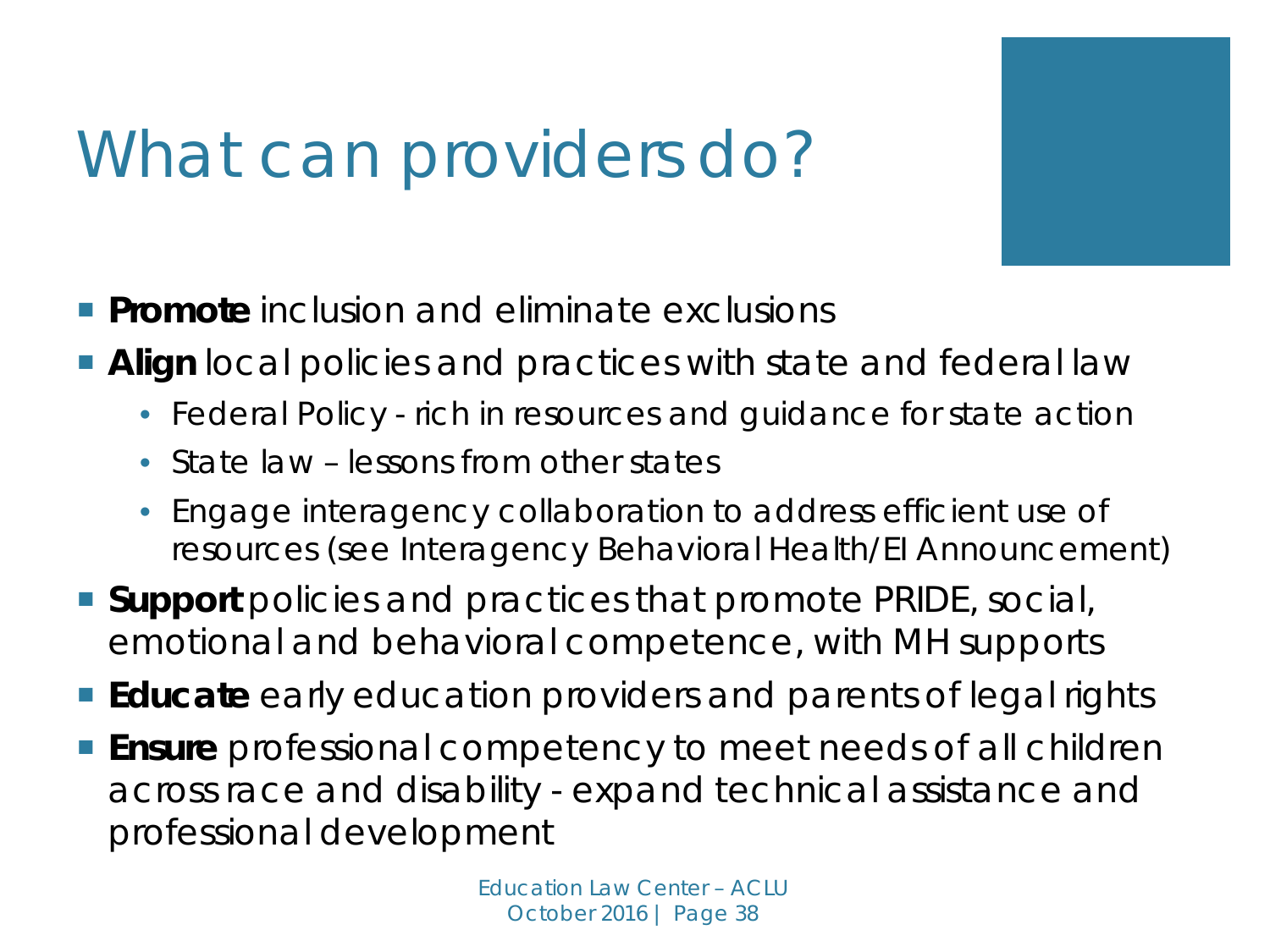

## Keys to Change:

### **Expand and support targeted professional development**

- **Eliminate Implicit bias**
- Create Alternatives to exclusionary discipline
- Support Positive behavior strategies
- **Increase Understanding of Early child development**
- **Decrease negative consequences of exclusionary discipline**
- **Promote Interagency collaboration across systems**
- Celebrate the progress!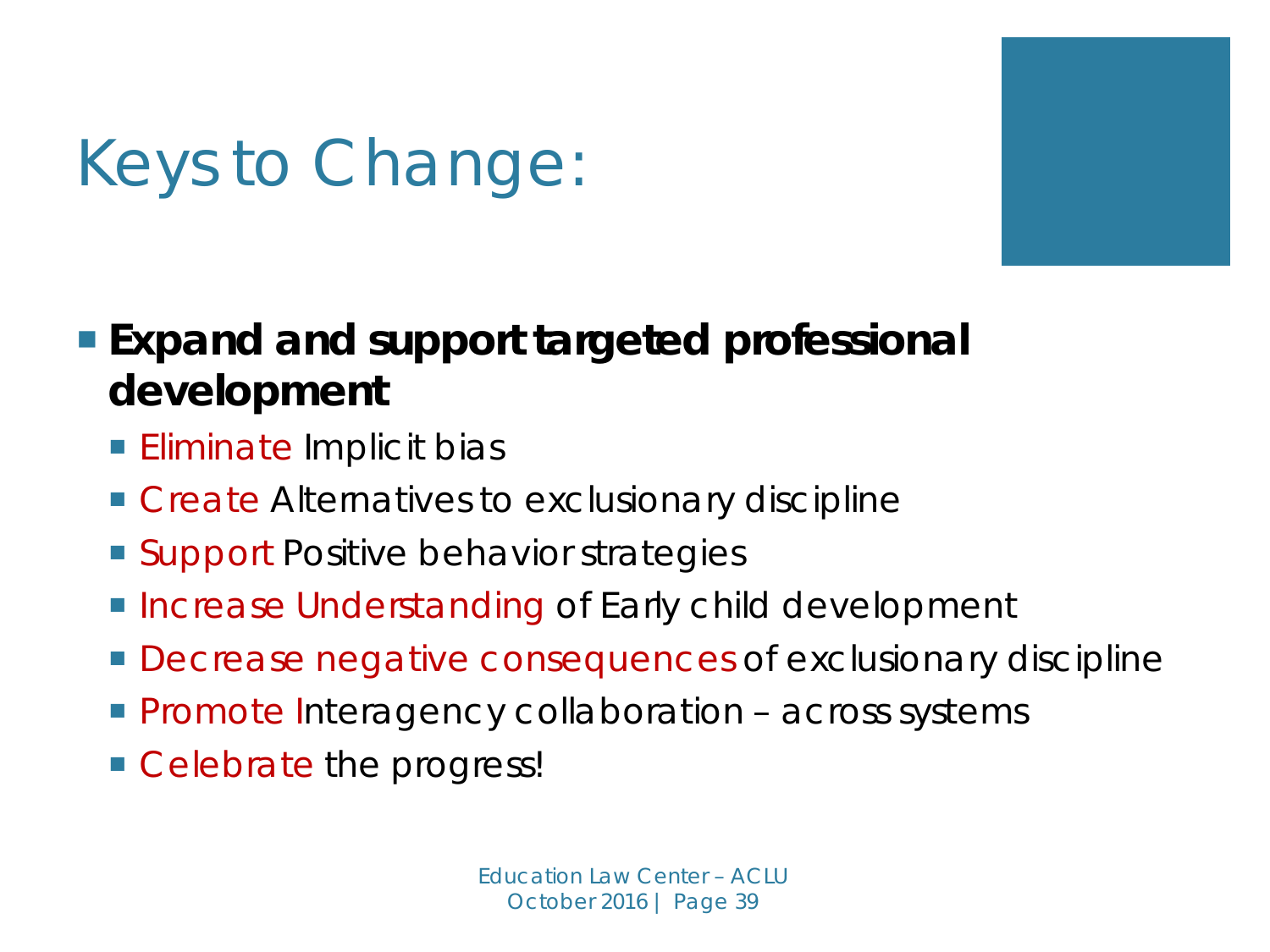## Tools and Resources

- **Expulsion and Suspension Resources:** http://www.acf.hhs.gov/programs/ecd/child*health-development/reducing-suspension-and-expulsion-practices*
- Federal Guidance: https://www2.ed.gov/policy/gen/guid/school-discipline/policy*statement-ece-expulsions-suspensions.pdf*
- **Advocacy Resource (Texas):** https://www.texasappleseed.org/sites/default/files/Yq-Stud-*SuspensionBanPolicyGuide.pdf*
- **Information Memorandum for Child Care Agencies:** *http://www.acf.hhs.gov/programs/occ/resource/im-2015-01*
- State and District Policies from around the country: http://www.endzerotolerance.org/discipline-in-early-childhood-settings
- **Yale Child Study Center Report on Bias and Early Educators:** http://ziglercenter.yale.edu/publications/Preschool%20Implicit%20Bias%20Policy%20Brief\_fi nal\_9\_26\_276766\_5379.pdf